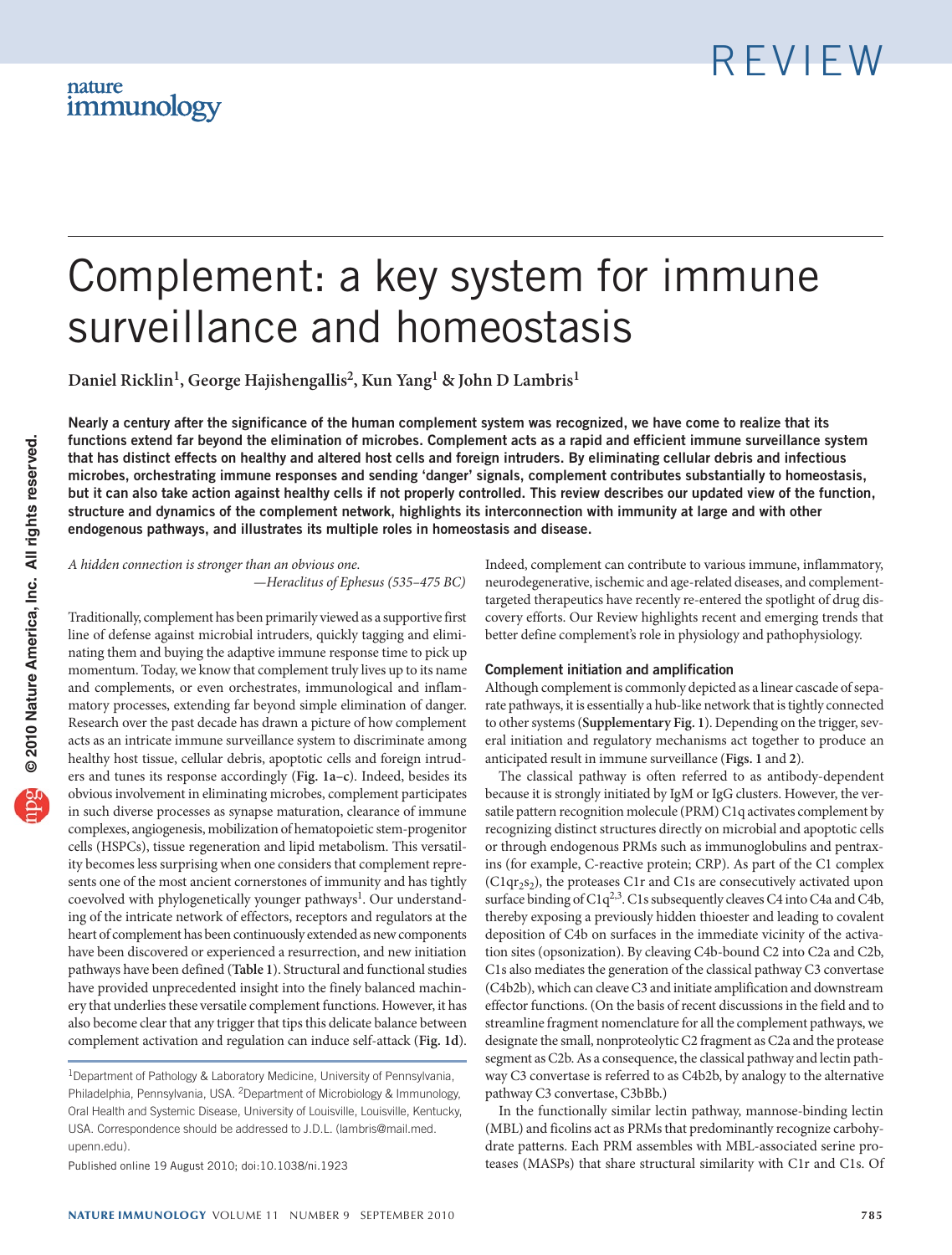

these, only MASP-2 cleaves both C4 and C2, generating the same C3 convertase as in the classical pathway. By contrast, MASP-1 cleaves C2 but not C4 and can supplement the lectin pathway response once initiated<sup>4</sup>, thereby increasing the efficiency of convertase formation<sup>5,6</sup>.

In contrast to the classical pathway and lectin pathway, the alternative pathway represents three distinct but partially overlapping processes. The tick-over segment keeps complement alert and allows constant probing of cells7,8. In its native form, C3, the central molecule of the alternative pathway, has few ligands and is relatively inert. However, a small fraction of the C3 molecules are hydrolyzed to  $C3_{H2O}$ , exposing new binding sites. The factor B (fB) protease binds  $C3_{H2O}$  and is cleaved by factor D (fD), generating an initial, mainly solvent-based C3 convertase  $(C3_{H2O}Bb)$ that activates complement by cleaving C3 into its active fragments, C3a

**a** Figure 1 Immune surveillance functions of complement. (a) A constant Care Self-recognition Regulation complement activation (tick-over) ensures occasional probing of healthy human cells, but the presence of surface-bound regulators and self-recognition by soluble regulators prevents any amplification of the response. (b) In the case of microbial intruders, a strong complement response is actively induced by pattern recognition proteins and amplified in the absence of regulators. Opsonization by complement fragments and proinflammatory signaling by anaphylatoxins recruit macrophages and enable phagocytosis, and the formation of a lytic membrane attack complex on cells such as Gram-negative bacteria leads to cell death. Finally, complement degradation products stimulate downstream immune responses. (c) Although pattern recognition proteins also recognize the surfaces of apoptotic cells, residual and recruited complement regulators hold amplification and terminal pathways in check. Thus, opsonization facilitates elimination of the cell without triggering danger signals and further immune responses. (d) This fine-tuned interplay between complement recognition, activation and regulation usually allows appropriate reactions to healthy, apoptotic and foreign cells; however, any imbalance can lead to an attack on host cells and trigger immune and inflammatory diseases. Although proinflammatory and immune signaling seems to be the driving force in most complement-mediated diseases, other processes such as TCC-mediated lysis may be involved (for example, of erythrocytes in the case of paroxysmal nocturnal hemoglobinuria).

> and C3b. Cleavage of C3 exposes a reactive short-lived thioester moiety in C3b, which covalently attaches to amine and carbohydrate groups on the target surface. This initial tagging is quickly amplified on foreign cells but is immediately regulated on human cells. Moreover, the reactivity of the thioester moiety to specific carbohydrates might lead to preferential opsonization of foreign particles and represent a basic pattern recognition mechanism<sup>9,10</sup>. The alternative pathway also includes a PRM-based initiation mechanism that resembles those found in the lectin pathway and classical pathway and involves properdin. Properdin recognizes several pathogen- or damage-associated molecular patterns (PAMPs and DAMPs, respectively) on foreign and apoptotic cells. Once bound, it initiates and propagates the complement response by attracting fluid-phase C3b to recognized surfaces<sup>11</sup> and allowing *de novo* convertase assembly, and by stabilizing C3 convertase complexes  $(C3bBbP)^{12}$ .

> All surface-bound C3 convertases, regardless of origin, can induce the amplification branch of the alternative pathway by activating C3. The resulting C3b is rapidly deposited in the immediate vicinity of the activation and forms the major alternative pathway C3 convertase (C3bBb) in the presence of fB and fD, thereby creating an efficient cycle of C3 cleavage and convertase assembly that markedly amplifies the response. Despite its name, the alternative pathway might account for up to 80–90% of total complement activation, even when initially triggered by the classical pathway or lectin pathway<sup>13</sup>. Complement amplification can also occur in plasma when C3b forms dimeric complexes with IgG, which are partially protected from degradation and further stabilized by binding properdin<sup>14</sup>.

> Amplification by the alternative pathway increases the density of deposited C3b and gradually leads to the formation of convertases that contain an additional C3b molecule (C4b2b3b or C3bBb3b) and shift the substrate specificity from C3 to C5. These C5 convertases cleave C5 into the anaphylatoxin C5a and fragment C5b. When C5b associates with C6 and C7, the complex becomes inserted into cell membranes and interacts with C8, inducing the binding of several units of C9 to form a lytic pore, the terminal complement complex (TCC; C5b–9*n*; also known as the membrane attack complex)<sup>15</sup>.

> Substitute routes of complement activation have emerged in recent years. Although it has long been known that proteases such as plasmin, thrombin, elastase and plasma kallikrein can cleave and activate C3, this extrinsic protease pathway (**Fig. 2a**) has gained more attention in the context of potential crosstalk between complement and coagulation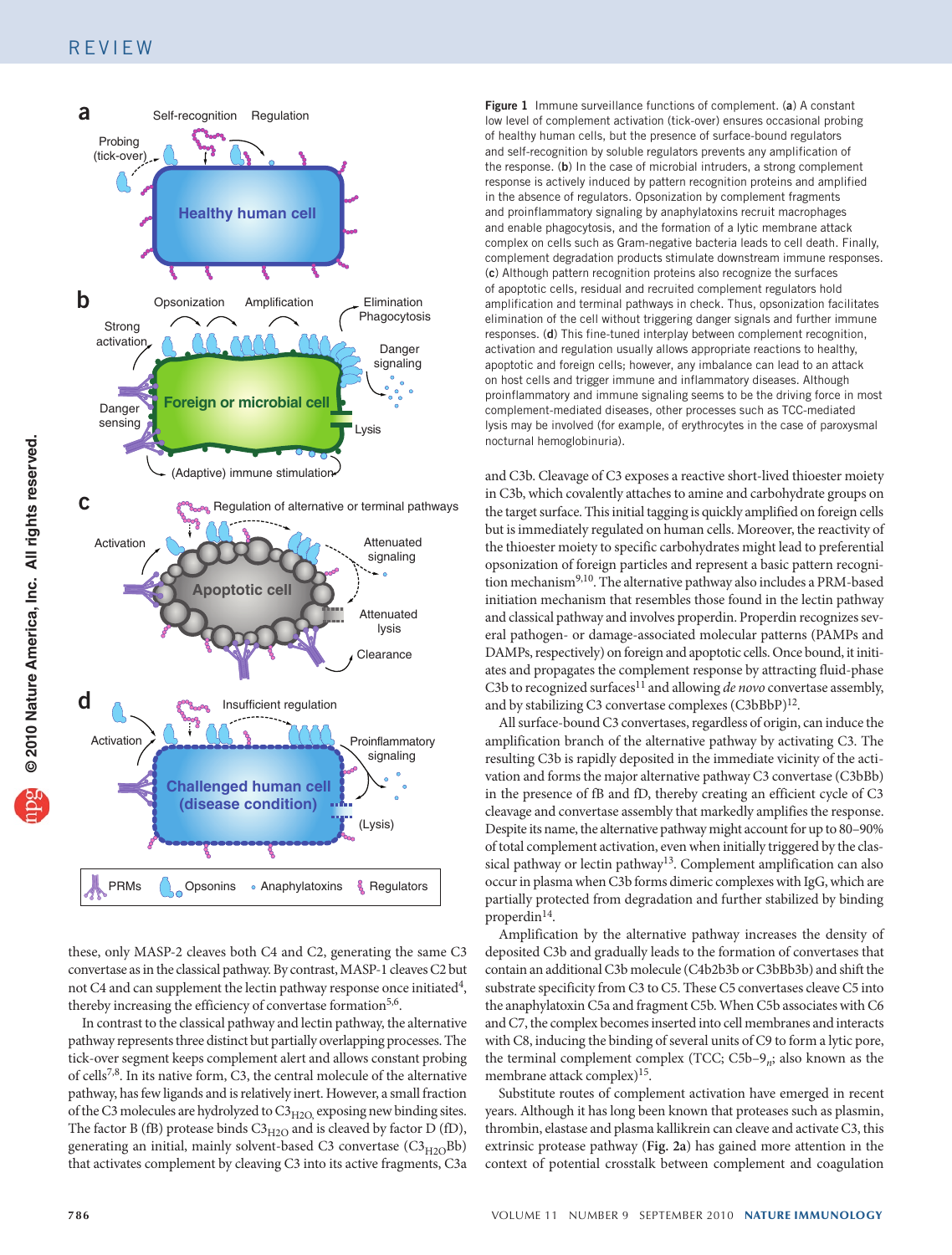# Table 1 Proteins involved in the core complement cascade

| Pattern recognition           | <b>Alternative names</b>                        | <b>Function</b>                                                                                                                      |
|-------------------------------|-------------------------------------------------|--------------------------------------------------------------------------------------------------------------------------------------|
| C1q                           |                                                 | Part of the C1 complex; recognizes surface-bound IgG, IgM, CRP and PAMP; initiates CP                                                |
| MBL                           |                                                 | Recognizes carbohydrate patterns; initiates LP                                                                                       |
| Ficolin-1                     | M-Ficolin                                       | Recognizes carbohydrate patterns; initiates LP                                                                                       |
| Ficolin-2                     | L-Ficolin; Hucolin                              | Recognizes carbohydrate patterns; initiates LP                                                                                       |
| Ficolin-3                     | H-Ficolin; HAKA1                                | Recognizes carbohydrate patterns; initiates LP                                                                                       |
| Properdin                     | Factor P                                        | Recognizes PAMP and DAMP; initiates AP; stabilizes AP convertases                                                                    |
| CR <sub>Pa</sub>              |                                                 | Recognizes DAMP and PAMP on apoptotic and microbial cells; binds C1q                                                                 |
| CFHR-4                        | FHR-4                                           | Recruits monomeric CRP to necrotic cells; facilitates activation of CP via C1q                                                       |
| <b>Proteases</b>              | <b>Alternative names</b>                        | <b>Function</b>                                                                                                                      |
| C1r                           |                                                 | Part of the C1 complex; cleaves C1s                                                                                                  |
| C <sub>1s</sub>               |                                                 | Part of the C1 complex; cleaves C2 and C4                                                                                            |
| MASP-1                        |                                                 | Binds to MBL/ficolins; cleaves C2 (but not C4); may cleave MASP-2 and C3; activates pro-                                             |
|                               |                                                 | FD; potential role in coagulation cascade?                                                                                           |
| MASP-2                        |                                                 | Binds to MBL/ficolins; cleaves C2 and C4                                                                                             |
| MASP-3                        |                                                 | Unknown (binds to MBL/ficolins, does not cleave C2 or C4)                                                                            |
| C <sub>2</sub>                |                                                 | Part of the CP/LP convertases; cleaves C3/C5                                                                                         |
| Factor B                      | CFB                                             | Part of the AP C3/C5 convertases; cleaves C3/C5                                                                                      |
| Factor D                      | CFD                                             | Cleaves C3b-bound FB to form the AP C3/C5 convertases                                                                                |
| Factor I                      | CFI                                             | Degrades C3b and C4b                                                                                                                 |
| <b>Complement components</b>  | <b>Alternative names</b>                        | <b>Function</b>                                                                                                                      |
| C <sub>3</sub>                |                                                 | Progenitor for anaphylatoxin C3a, opsonin C3b and signaling fragments (iC3b, C3dg, C3d);<br>part of the AP C3 and all C5 convertases |
| C4                            |                                                 | Progenitor for opsonin C4b; part of the CP/LP convertases                                                                            |
| C <sub>5</sub>                |                                                 | Progenitor for anaphylatoxin C5a and C5b/TCC                                                                                         |
| C6                            |                                                 | Part of TCC (membrane insertion)                                                                                                     |
| C7                            |                                                 | Part of TCC (membrane insertion)                                                                                                     |
| C8                            |                                                 | Part of TCC (induction of pore formation)                                                                                            |
| C9                            |                                                 | Part of TCC (forms lytic pore)                                                                                                       |
| Receptorsb                    | <b>Alternative names</b>                        | <b>Function</b>                                                                                                                      |
| CR1                           | CD35; C3b/C4b-receptor                          | Binds C3b/iC3b; induces phagocytosis: accelerates decay of convertases; cofactor for fl                                              |
| CR <sub>2</sub>               | CD21; C3d-receptor                              | Binds iC3b/C3dg/C3d; lowers threshold for B-cell stimulation                                                                         |
| CR <sub>3</sub>               | CD11b/CD18; Mac-1; integrin $\alpha_M\beta_2$   | Induces phagocytosis through interaction with iC3b; modulates IL-12 family in APCs                                                   |
| CR4                           | CD11c/CD18; p150/95; integrin $\alpha_x\beta_2$ | Induces phagocytosis through interaction with iC3b                                                                                   |
| C <sub>3</sub> aR             |                                                 | Binds C3a; triggers proinflammatory signaling                                                                                        |
| C5aR                          | CD88                                            | Binds C5a; triggers proinflammatory signaling                                                                                        |
| C <sub>5</sub> L <sub>2</sub> | GPR77                                           | Binds C5a (strongly) and C5a <sup>desArg</sup> (weakly); might bind C3a/C3a <sup>desArg</sup> ; function not fully                   |
|                               |                                                 | defined                                                                                                                              |
| CRIg                          | Z93lg, VSIG4                                    | Induces phagocytosis through interaction with iC3b/C3c; regulatory effect on C5 convertases                                          |
| cC1qR                         | Calreticulin; collectin receptor                | Recognizes bound C1q; induces phagocytic signaling through CD91                                                                      |
| gC1qR                         | C1qbp (C1q-binding protein); p33                | Recognizes C1q; potential role in phagocytosis and signaling; modulates IL-12 on APCs                                                |
| C1qRp                         | (CD93 + unknown mediator)                       | Part of receptor complex that binds C <sub>1q</sub> and mediates phagocytosis                                                        |
| <b>Regulators</b>             | <b>Alternative names</b>                        | <b>Function</b>                                                                                                                      |
| C <sub>1</sub> -INH           | SERPIN1                                         | Inhibits C1r/s and MASPs                                                                                                             |
| sMAP                          | MAP19                                           | Binds to MBL, competes with MASPs                                                                                                    |
| MAP-1                         | MAP44                                           | Binds to MBL/ficolins; inhibits C4 deposition                                                                                        |
| C4BP                          | C4-binding protein                              | Accelerates decay of LP/CP convertases; cofactor for fl                                                                              |
| Factor H                      | CFH                                             | Recognizes self-surfaces; accelerates convertase decay; cofactor for fl                                                              |
| $FHL-1$                       | Reconectin, CFHL1                               | Accelerates convertase decay; cofactor for fl                                                                                        |
| MCP                           | CD46                                            | Cofactor for fl                                                                                                                      |
| DAF                           | CD55                                            | Accelerates decay of convertases                                                                                                     |
| CFHR-1                        | FHR-1                                           | Recognizes self-surfaces and C5; inhibits C5 cleavage and TCC formation                                                              |
| CD <sub>59</sub>              | Protectin                                       | Binds to C8 and C9; prevents assembly of TCC                                                                                         |
| Vitronectin                   | S-protein; S40                                  | Binds to C5b-9; prevents assembly of TCC                                                                                             |
| Clusterin                     | Apolipoprotein J; SP-40,40                      | Binds to C7-C9; prevents assembly of TCC                                                                                             |
|                               |                                                 | Degrades C3a and C5a to their desArg forms                                                                                           |
| Carboxypeptidase-N            |                                                 |                                                                                                                                      |

AP, alternative pathway; CFHR, complement factor H-related protein; CP, classical pathway; CR, complement receptor; LP, lectin pathway; Mac-1, macrophage-1 antigen. ªAlthough CRP is the<br>best-described representative media proposed but not yet confirmed.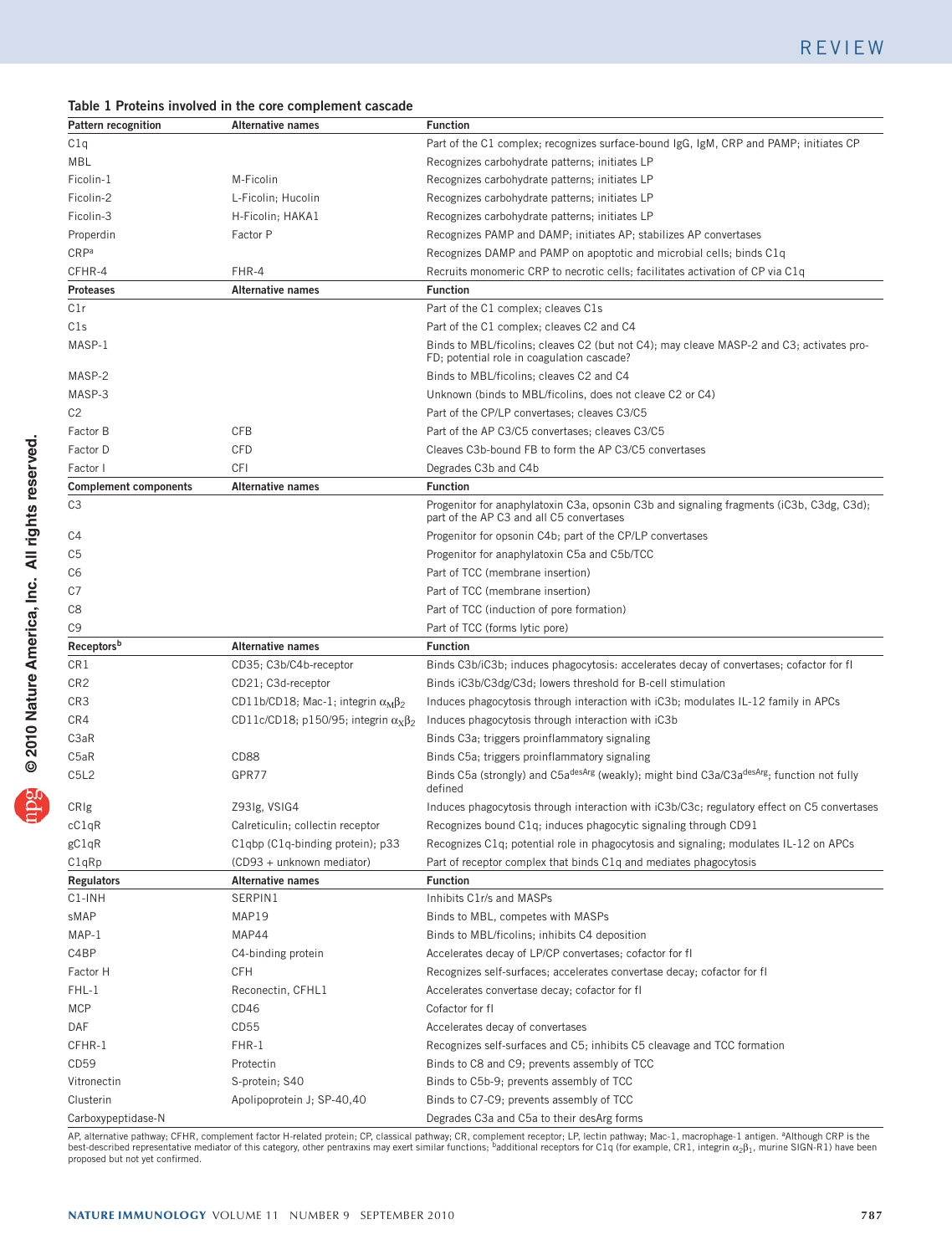**© 2010 Nature America, Inc. All rights reserved.**© 2010 Nature America, Inc. All rights reserved.

Figure 2 Detailed view of complement activation, amplification, signaling and regulation. (a) A network of soluble and surface-bound proteins enables the recognition, tagging and elimination of microbial intruders and foreign cells (a) and stimulates downstream immune responses. In the classical pathway, C1q recognizes pathogen- or damage-associated PRMs (such as IgG, IgM and CRP) on foreign or apoptotic cells, inducing the formation of the classical pathway C3 convertase (C4b2b) through cleavage of C2 and C4 by C1s. Detection of carbohydrate patches by MBL or ficolins associated with MASP via the lectin pathway forms the same convertase, which activates the plasma protein C3, generating its active fragments C3a and C3b. Covalent deposition of C3b on nearby surfaces (opsonization) leads to the binding of factor B and conversion into the alternative pathway C3 convertase (C3bBb), which cleaves more C3 into C3b and thereby amplifies the complement response. In addition, a low level of complement activation is maintained in solution (tick-over), and resulting C3b or C3 convertases can be recruited to foreign surfaces and stabilized by properdin (P). Increasing surface densities of C3b lead to a gradual substrate shift of the convertases from C3 to C5. Cleavage of C5 into C5a and C5b initiates the assembly of the lytic TCC on susceptible cells. Opsonization by C1q and C3b, and its degradation products iC3b, C3c and C3d, induces phagocytosis by complement receptors. The anaphylatoxins C3a and C5a cause strong proinflammatory signaling through their GPCRs. C5a also co-regulates immunoglobulin (Ig)-mediated phagocytosis of immune complexes (IC) by modulating the differential expression of activating (FcγRI/III) and deactivating (FcγRIIB) Fcγ receptors. On B cells, binding of C3dg to the CR2/CD19 co-receptor complex lowers the threshold of activation by several orders of magnitude and has an important role in their maturation. Close crosstalk between TLRs, complement receptors and regulators modulates IL-12 in APCs and thereby influences the activation and differentiation of T cells. (b) On healthy human cells (b), any complement activation or amplification is attenuated by surface-bound regulators that accelerate decay of the convertases (CR1, DAF), act as a cofactor for the fI-mediated degradation of C3b and C4b (CR1, MCP), or prevent



the formation of the TCC (CD59). Soluble regulators such as C4BP, FH and FHL-1 recognize self-surface pattern-like glycosaminoglycans and further impair activation. Finally, regulators enable control at the level of initiation (C1-INH, MAP-1, sMAP, C2 receptor inhibitor trispanning, FHR-4), the C5 convertases (FHR-1, CRIg) or TCC (FHR-1, VTN, clusterin).

pathways<sup>16</sup>. Thrombin can induce the generation of C5a in the absence of C3 (ref. 17), indicating that the extrinsic protease pathway extends to C5. Furthermore, target-bound MBL can activate C3 independently of MASP-2, C2 and C4 *in vitro*18 (C2 bypass; **Fig. 2a**), but the physiological implications of this bypass require further investigation<sup>19</sup>.

### Effector functions of complement

Although TCC-mediated lysis is considered to be a hallmark of complement attack, there are surprisingly few supportive examples of this. In fact, many pathogens are protected from lysis through their cell wall architecture (for example, Gram-positive bacteria) or by employing evasive strategies that interfere with TCC assembly<sup>20</sup>. However, even sublytic amounts of TCC or partial complexes such as C5b-8 are important for nonlethal signaling events<sup>21</sup>.

Proinflammatory signaling and phagocytosis are essential for complement-mediated defense against most foreign cells. During activation and amplification, C3a and C5a are constantly released and trigger proinflammatory signaling through their corresponding G-protein–coupled receptors, C3a receptor (C3aR) and C5a receptor (C5aR; also called CD88). A third, G-protein–independent anaphylatoxin receptor, C5L2 (GPR77), has more recently been discovered. However, its exact roles are not yet fully determined<sup>22</sup>, with theories ranging from decoy to regulatory or even proinflammatory functions<sup>23,24</sup>. Whereas C3aR binds only C3a, C5aR recognizes both C5a and (more weakly) its degradation product C5adesArg. Interestingly, C5L2 interacts with C5adesArg and C5a and has comparable affinities for both<sup>25</sup>. Although there is evidence for a functional link between C3a or C3a<sup>desArg</sup> and C5L2, proof of a direct interaction remains controversial. Anaphylatoxins are highly potent effectors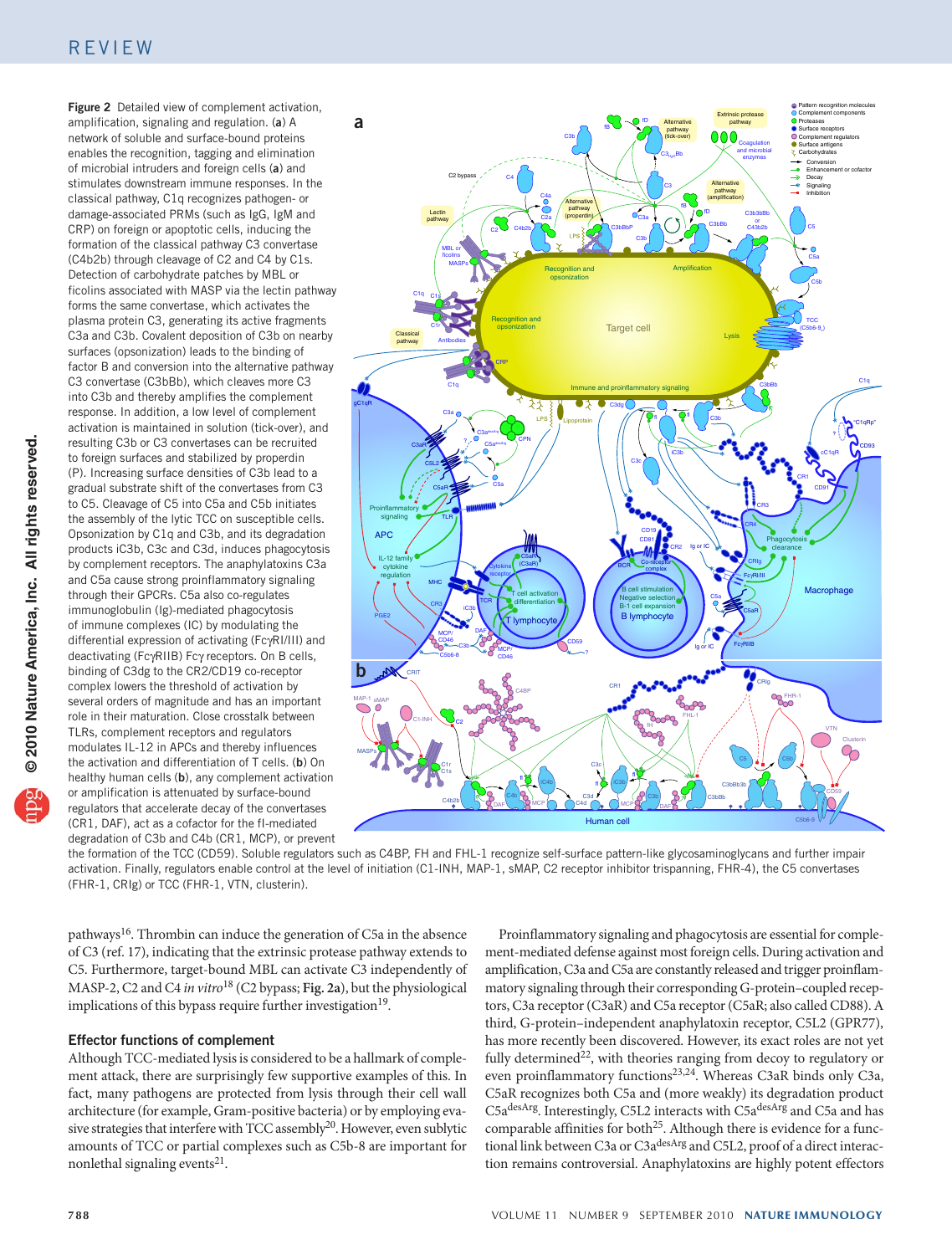and have a number of crucial roles in immune responses and inflammation, which are discussed below and reviewed elsewhere<sup>26,27</sup>.

C3a, and especially C5a, are powerful chemoattractants that guide neutrophils, monocytes and macrophages toward sites of complement activation. Thereby, they promote phagocytosis through the interaction of opsonins with complement receptors<sup>27,28</sup>. Among these receptors, CR1 (CD35) is particularly relevant, as it interacts not only with C3b and C4b to promote neutrophil-mediated phagocytosis but also contributes to the regulatory degradation of its ligands by factor I (fI)<sup>29</sup>. Thus, CR1 attenuates complement amplification by inactivating C3b and C4b, while simultaneously rendering the opsonins accessible to other complement receptors and promoting downstream immune responses. The integrin receptors CR3 (CD11b–CD18) and CR4 (CD11c–CD18) both bind to the iC3b fragment and contribute to phagocytosis, and CR3 also regulates cytokine responses, leukocyte trafficking and synapse formation.

Recently, another phagocytic receptor, the complement receptor of the immunoglobulin family (CRIg), has been identified. CRIg is exclusively expressed on certain tissue-resident macrophages and enhances phagocytosis by recognizing cell-bound C3b and iC3b<sup>28,30</sup>. It is unique in that it also binds C3c, although whether this binding clears C3c or induces signaling has yet to be determined<sup>31</sup>.

Despite their structural similarity, CR1 and CR2 (CD21) have distinct but synergistic functions: CR1 is an important contributor to surfacebound iC3b and the only cofactor that induces further cleavage of iC3b to C3dg, both of which serve as CR2 ligands for B cell activation and differentiation<sup>32,33</sup>. Besides initiating the complement cascade, PRMs also act as opsonins and participate in phagocytic and inflammatory signaling. Although several receptors for C1q have been described, their exact roles are not well defined. Originally designated cC1qR because of its ability to bind the collagenous part of C1q (and collectins such as MBL), cC1qR was later found to be identical to the secreted protein calreticulin and to require a transmembrane mediator, probably CD91, to induce phagocytosis<sup>34</sup>. The C1q receptor of phagocytosis (C1qRp or CD93) seems to behave similarly, as it apparently does not bind C1q directly and might require an unidentified bridging molecule to form a phagocytic receptor complex<sup>35</sup>. Finally,  $gC1qR$ , which interacts with the globular head domains of C1q, is involved in the regulation of cytokines (**Fig. 2a**). Notably, genetic deletion of either CD91 or CD93 in mouse macrophages does not substantially alter C1q-mediated phagocytosis<sup>36,37</sup>, which underscores the complexity and potential redundancy of C1q interactions.

# Complement regulation

Soluble and cell-bound complement regulators help to control complement attack and adjust its severity, propagation and endpoints to the cellular target<sup>38</sup> (Figs. 1a-c and 2b). In addition to C1 esterase inhibitor (C1-INH), a secreted glycoprotein of the serpin family that inhibits several proteases of the classical and lectin pathways, two other lectin pathway modulators have been identified: sMAP and MAP-1 are nonproteolytic splice products of the *MASP2* and *MASP1/3* genes, respectively, that apparently compete with MASPs for binding to MBL and ficolins. The C2 receptor inhibitor trispanning also binds to C2 and inhibits its activation by  $C1s^{39}$ . In the alternative pathway, activation in solution is mainly controlled by the abundant factor H (fH) and its truncated homolog, factor H-like protein 1 (FHL-1). fH mainly acts on C3 convertases in the alternative pathway, either competitively removing Bb from the C3bBb complex (decay acceleration) or serving as a cofactor for the fI-mediated degradation of C3b. Another fluid-phase regulator, C4b-binding protein (C4BP), has similar effects on classical pathway and lectin pathway convertases. Most importantly, fH, FHL-1 and C4BP also support complement regulation on human cells by engaging host-specific

surface patterns (such as sialic acid or glycosaminoglycans), thereby contributing to self-recognition and prevention of self-attack.

Most human cells also expose convertase regulators that act as decay accelerators, such as CR1 or decay-accelerating factor (DAF, also called CD55), or as cofactors for fI, such as CR1 and membrane cofactor protein (MCP or CD46)<sup>38,40</sup>. Only a few C5-specific regulators have been described so far; whereas fH-related protein 1 directly binds C5 and inhibits C5 convertase activity, CRIg regulates the C3b-containing C3 and C5 convertases, although the physiological implications of this mechanism are unknown. A cell-based regulator, CD59, acts on TCC by preventing the formation of both sublytic and lytic complexes. In addition, TCC is controlled by soluble regulators such as vitronectin and clusterin. Finally, carboxypeptidase-N quickly converts anaphylatoxins to their desarginated forms; although this cleavage impairs signaling through the primary receptors C3aR and C5aR, it shifts the signaling pattern, as C3adesArg and C5adesArg themselves can trigger important functions, for example, during HSPC mobilization<sup>41,42</sup> or lipid metabolism<sup>43</sup>.

# Structure and dynamics in complement

Complement must react quickly to potential danger but be selective enough to avoid wreaking havoc on the host. Molecular studies have provided a fascinating insight into how time, location, concentration and dynamics are used to achieve selectivity and orchestrate cascading events. For example, the highly abundant C3 can act as an omnipresent sentinel that has few endogenous ligands<sup>44</sup> but becomes transformed into one of the most versatile binding partners upon activation to C3b. Whereas the exposure of a highly reactive but short-lived acyl-imidazole moiety restricts deposition of C3b to immediate sites of activation, additional control mechanisms are responsible for keeping amplification through C3 convertases in check.

Structural studies of the C3 convertase have suggested that C3b bridges and orients the proteolytic Bb fragment of fB with C3 to allow cleavage of the substrate C3 (ref. 45). Moreover, the recent report of a C3b-fH complex<sup>46</sup> provided a molecular basis for important regulatory mechanisms; bound fH not only sterically interferes with contact areas of fB and Bb on C3b to accelerate convertase decay but also forms a joined binding pocket with C3b that allows fI to bind and cleave C3b, while stabilizing the domain arrangement of C3b during cleavage<sup>46</sup>. This conversion disrupts domains involved in amplification but exposes complement receptor–specific binding sites, thereby facilitating downstream signaling steps. These and similar studies on other components have complemented our molecular picture of the initiation, amplification, regulation and signaling of complement and revealed that many of these proteins rely on dynamic rearrangements to fulfill their roles in these processes.

# Interaction with microorganisms

When PAMPs are detected on invading microorganisms, one or several complement initiation pathways that aim to eliminate microbial intruders are triggered. As microbes normally lack complement regulators, the response is rapidly amplified by the alternative pathway and results in opsonization, proinflammatory signaling, mobilization of immune cells, phagocytosis and, on certain pathogens such as Gram-negative bacteria (mostly *Neisseria* species) or parasites, formation of TCC and subsequent cell lysis (**Fig. 1b**).

Given complement's central and early role in antimicrobial attack and the millennia of coevolution between microorganisms and this ancient component of immunity, it is not surprising that many pathogens have evolved counterstrategies to evade complement. Elaborate complement evasion mechanisms are found in bacteria, viruses, fungi and parasites $^{20}$ . These strategies most commonly involve the nonactivating capture of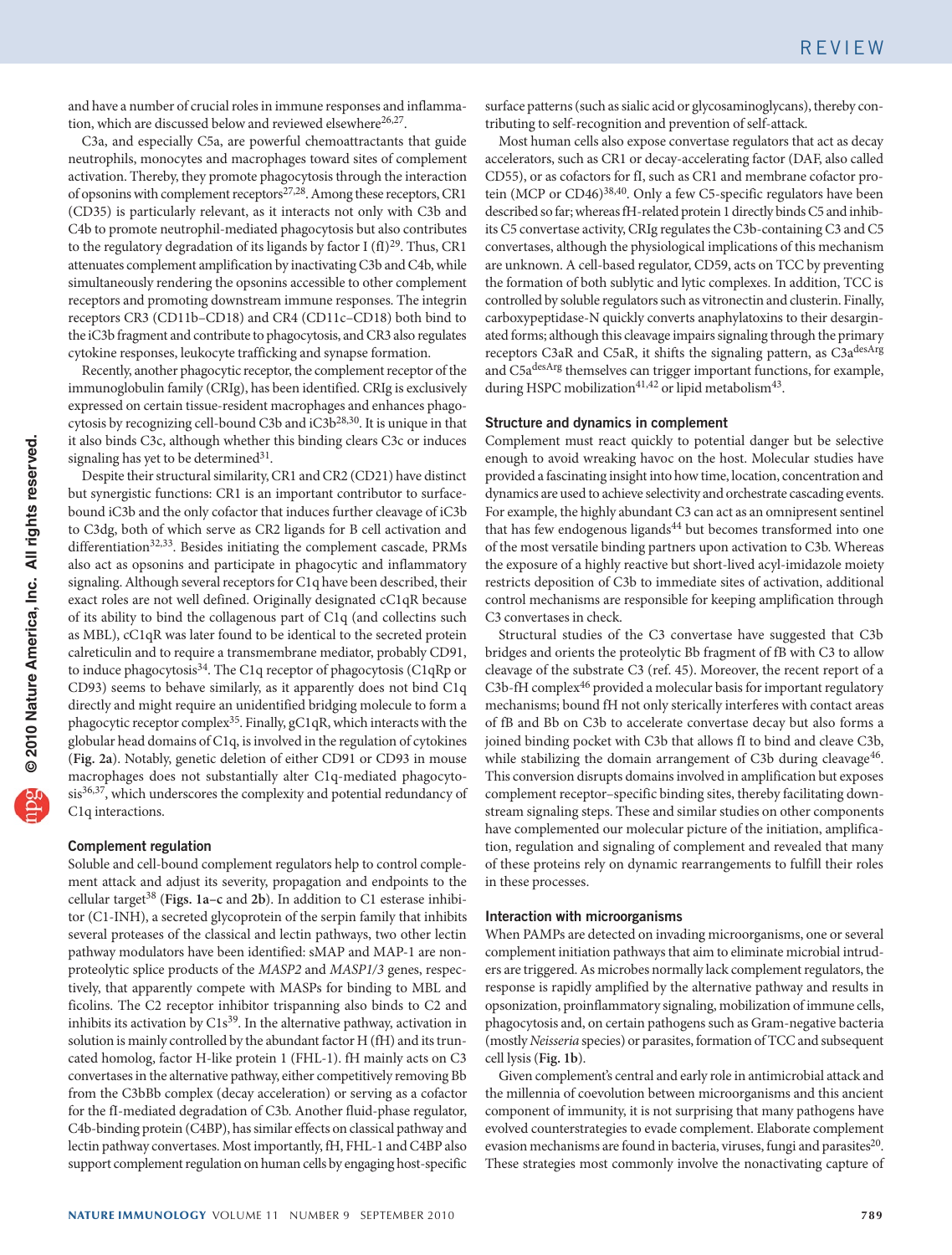Figure 3 Integrative role of complement in host defense and homeostasis. The traditional functions of complement (in oval) and its orchestrating role in immunity and homeostasis are shown (key participating molecules are indicated next to the arrows). Complement regulates TLR signaling to coordinate innate defenses and potentiates coagulation to provide a mechanical barrier against the spread of invading bacteria. It also facilitates IgG-mediated phagocytic killing of microbes by reducing the threshold for FcγR activation and promotes specific IgG antibody responses through B cell activation. Complement regulation of APC TLRs influences the differentiation of T cells, which can also be affected directly by complement. Regulation of T helper cell differentiation by complement is complex; however, in the context of complement-TLR crosstalk, the anaphylatoxins can either promote or inhibit  $T_H1$  or  $T_H17$  cell development *in vivo*, depending on whether they act through DCs or macrophages (MΦ) as APCs. To replenish the immune system during infection or injury, complement regulates the mobilization of HSPCs from the bone marrow. Most or all



of the mechanisms regulated by complement can also be involved in immunopathology, such as FcγR-mediated autoimmunity, disseminated intravascular coagulation (DIC) and inflammatory bone resorption (for example, through sublytic C5b-9 signaling). The functional repertoire of complement includes the resolution of inflammation through induction of regulatory T cells, noninflammatory clearance of apoptotic cells (which permit complement activation through loss of complement regulatory proteins) and promotion of tissue repair. Most complement interactions are bidirectional, in that the production and activation of complement proteins and receptors is regulated by other receptors or system components (for example, FcγRs, TLRs, thrombin).

complement initiators (such as immunoglobulins), inactivation or depletion of complement components by secreted proteases, recruitment of complement regulators to the pathogen surface or secretion of regulator mimics, molecular inhibition of convertase activity, interference with TCC formation, or competitive and antagonistic prevention of immune signaling (**Supplementary Fig. 2**)<sup>20</sup>. Even more intriguingly, some pathogens take advantage of the complement system to enter cells by binding to cell-bound complement receptors and regulators, either through pathogen-expressed surface proteins or by 'voluntary opsonization' with complement fragments<sup>20,47,48</sup>.

# Removal of apoptotic cells

The role of complement is not limited to inductive and effector phases of immunity; it also contributes to the resolution of inflammation by promoting safe clearance of apoptotic cells and immune complexes through the cooperative action of its soluble PRMs, opsonins and receptors $49,50$ . Importantly, complement can differentiate between real threats and challenges that normally pose minimal danger: in contrast to a vigorous response against foreign intruders, removal of endogenous debris requires a much more tactful approach, in which complement avoids mechanisms downstream of C3 such as the inflammatory C5a-C5aR axis or TCC. Alterations in cell surface molecules during apoptosis allow dying cells to bind complement-related PRMs and become opsonized. The modified surfaces of apoptotic cells, which rapidly shed CD46 and CD59 (ref. 51), allow complement activation and their opsonization with C3b and C4b, followed by phagocytic cell uptake<sup>38,49</sup>. However, residual regulators on the cell surface and in circulation tame subsequent complement amplification, thereby largely preventing the generation of danger signals (**Fig. 1c**). This activity depends on the classical pathway, as macrophages show reduced ability to take up apoptotic cells in individuals deficient in C1q, C4, C2 or C3 (ref. 52). Early stage effectors are preferentially used because the modified apoptotic cell surface acquires CRP and C1q together with fH38,53. Specifically, CRP promotes the binding of C1q to apoptotic cells, amplifies classical pathway activation and recruits fH, which inhibits alternative pathway amplification and C5

convertase formation, thereby protecting cells from necrotic lysis and the host from unwarranted inflammation<sup>53</sup>.

As a further safety mechanism, the clearance of apoptotic cells through iC3b opsonization and CR3 phagocytosis is accompanied by downregulation of interleukin 12 (IL-12) and a lack of oxidative burst in macrophages<sup>54–56</sup> or by a reduction in the expression of co-stimulatory molecules and impaired maturation of dendritic cells  $(DCs)^{57,58}$ . Furthermore, even when the host sustains injury during an assault, complement can contribute to homeostasis by promoting tissue repair<sup>59,60</sup> (**Fig. 3**).

#### Complement crosstalk with Toll-like receptors

To respond efficiently to danger, complement uses both pattern recognition and missing-self recognition strategies<sup>61</sup>, deploys its rapid cascade, and, importantly, communicates with other biological systems (**Fig. 3**). For example, it coordinates innate immunity in cooperation with Toll-like receptors (TLRs)<sup>61</sup>, helps to block the spread of infection by potentiating coagulation<sup>16</sup>, links the innate response to both humoral and cellular adaptive immunity<sup>62</sup>, and regulates the mobilization of HSPCs from bone marrow to replenish the immune system $41$ . Both complement and TLRs are swiftly activated in response to infection or common microbial structures, such as lipopolysaccharides (LPS) or microbial CpG DNA. There is increasing evidence for extensive and bidirectional cooperation between the two systems, shaping the innate response through both synergistic and antagonistic crosstalk<sup>61</sup>. Concomitant detection of infection by distinct innate defense systems validates the presence of genuine danger, justifying and necessitating the amplification of the host's antimicrobial and inflammatory response. For instance, complement synergistically enhances TLR-induced production of proinflammatory cytokines (tumor necrosis factor (TNF), IL-1β and IL-6) *in vitro* and *in vivo* through C3aR, and especially C5aR signaling<sup>63</sup>. At least three TLRs (TLR2, TLR4 and TLR9) are involved in complement crosstalk, and their pathways converge with anaphylatoxin signaling at the level of mitogen-activated protein kinases (MAPKs), specifically Erk1/2 and Jnk<sup>63</sup>. This crosstalk partially explains earlier observations that inhibiting C5a signaling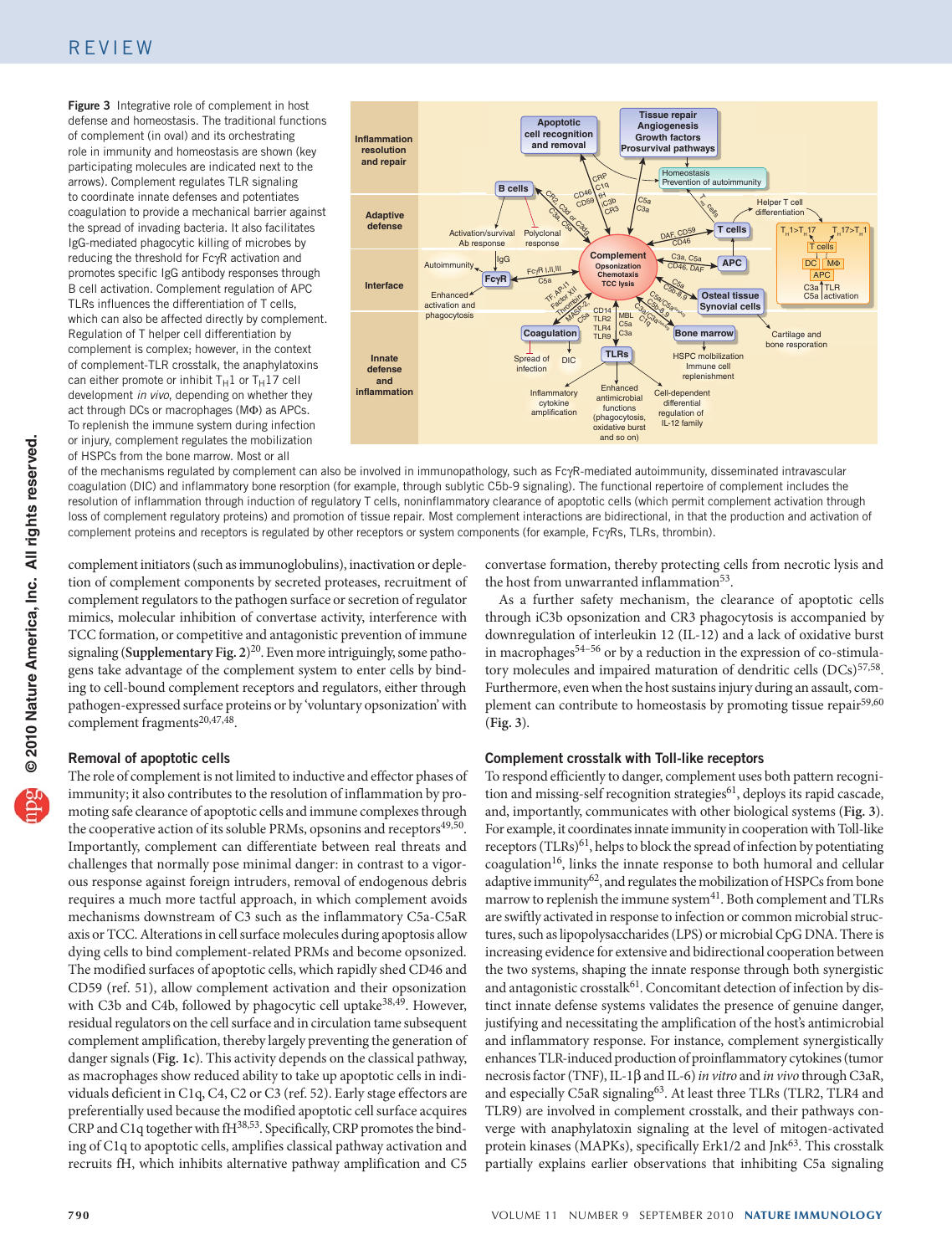protects against sepsis induced by high doses of LPS or by cecal ligation and puncture (CLP) peritonitis<sup>64</sup>. Reciprocally, activation of TLR induces the expression of complement components or receptors<sup>65</sup>.

Intriguingly, C5a-induced TLR crosstalk might involve not only C5aR but also the enigmatic G- protein–independent C5L2, which might have both regulatory and proinflammatory roles<sup>23,61,66</sup> (Fig. 2a). Thus, C5L2 is essential for the induction of high-mobility group box-1 (HMGB1), through which C5L2 contributes synergistically with C5aR to inflammatory lethality in CLP sepsis23. At least *in vitro*, the induction of HMGB1 by C5a or LPS (or both) is diminished in *C5l2*−/− but not *C5ar*−/− macrophages<sup>23</sup>. These findings suggest that C5L2 and TLR4 might cooperate in the induction of HMGB1, perhaps through signaling crosstalk involving the MAPK and phosphatidylinositol-3 pathways<sup>23</sup>. Alternatively, C5L2 might act as a co-receptor for TLR4 activation.

Whether complement receptors associate with TLRs in functional multireceptor complexes is being investigated. Confocal microscopy and fluorescent resonance energy transfer experiments suggest that C5aR and TLR2 associate in activated macrophages<sup>67</sup>. Furthermore, in the apparent absence of C5a, blockade or genetic ablation of C5aR inhibits TLR2-induced cytokine production in DCs, suggesting that C5aR has a C5a-independent effect on TLR2 signaling68. MBL forms a functional complex with TLR2 in the phagosome and potentiates protective TLR2 signaling, at least in response to *Staphylococcus aureus*69. However, the observation that CD14 blockade inhibits complement inflammatory activities in a human whole blood model<sup>70</sup> could reflect either inhibition of complement-TLR crosstalk (CD14 lacks a transmembrane signaling domain and signals through TLR4 or TLR2) or extracellular interactions of CD14 with complement receptors. CD14 can physically associate with CR3 (ref. 71), although it has not been shown to interact directly with anaphylatoxin receptors.

Complement's ability to cooperate with TLRs could even undermine host immunity, if these crosstalk interactions are induced by microbial cells. For example, the oral pathogen *Porphyromonas gingivalis* induces C5aR-TLR2 crosstalk that impairs nitric oxide–dependent killing in macrophages<sup>67</sup>. Because this crosstalk inhibits only a subset of TLR2 signaling events67, C5aR was characterized as a TLR modulatory receptor to distinguish it from TLR inhibitory receptors (such as IL-10R or TGF-βR), which inhibit most, if not all, inflammatory responses<sup>72</sup>. Moreover, although TLR2-induced transactivation of CR3 contributes to leukocyte trafficking<sup>73</sup>, certain pathogens activate this TLR2 signaling pathway to exploit transactivated CR3 (refs. 47,48). Reciprocally, CR3 facilitates TLR2 or TLR4 signaling by promoting the recruitment of their sorting adaptor TIRAP74. In summary, by cooperating with other innate receptors, complement receptors can diversify their pattern recognition and signaling or regulatory capacities, and these properties can be exploited by pathogens to undermine immune defense.

#### Interplay between complement and coagulation

Another crosstalk event that occurs early during infection is between complement and the coagulation system, apparently with the objective of enhancing local clotting and preventing microbial spread through the circulation<sup>16</sup>. Complement amplifies coagulation and inhibits fibrinolysis, mainly through C5a, which induces the expression of tissue factor<sup>75</sup> and plasminogen-activator inhibitor 1 (PA-I1)<sup>16</sup>. Moreover, MASP-2 can simultaneously activate complement and coagulation, the latter by generating thrombin from prothrombin76. Reciprocally, components of the coagulation cascade amplify complement activation (see also the extrinsic protease pathway above and **Fig. 2a**); for instance, activated clotting factor XII can activate the classical pathway through C1 cleavage<sup>77</sup>, whereas thrombin directly cleaves C5 and generates biologically active C5a (ref. 17).

These procoagulatory activities are counteracted by certain pathogens, which subvert the fibrinolytic system and cause disseminating infections<sup>78</sup>. On the other hand, when the complement-coagulation crosstalk is activated systemically in an uncontrolled manner, as in sepsis, it can lead to life-threatening conditions such as disseminated intravascular coagulation79. Additional aspects of this important crosstalk, such as the interplay between complement and platelet activation, have been covered elsewhere<sup>16</sup>.

# Complementing humoral immunity

As alluded to above, C3dg functions as a natural adjuvant, as binding of C3dg-opsonized antigen to CR2 on the B cell co-receptor complex (CR2–CD19–CD81) has a strong co-stimulatory effect on B cells $32,80$ (**Fig. 2a**). Moreover, CR2 mediates antigen-independent signals that are necessary for B cells to survive in germinal centers<sup>81</sup>. CR1 and CR2 are the main receptors on follicular DCs for uptake and long-term retention of antigen, which contributes to B cell memory maintenance<sup>32</sup>. However, antibody responses to T-dependent antigens are impaired in mice with a B cell–specific CR1/CR2 deficiency (a single gene, *Cr1/2,* encodes both molecules), despite normal expression of both receptors on follicular DCs82. Therefore, the interaction of B cell–expressed CR2 and/or CR1 with C3 cleavage products is essential for antigen-specific antibody responses but not polyreactive antibody responses<sup>83</sup>. Experiments in CR1/CR2-deficient mice have confirmed the importance of complement for antibody responses to both T-dependent and T-independent antigens, including protective humoral immunity to certain bacteria and viruses $84-86$ . The anaphylatoxins also have regulatory effects on B cells, including suppression of B cell polyclonal responses (C3a)<sup>87</sup> and promotion of the migration of naive and memory B cells (C5a)<sup>88</sup>.

Complement promotes the effector function of the antibody response in ways that far exceed its originally identified role as a heat-sensitive activity in serum, which complements that of antibody in causing bacterial lysis. At the interface between innate and humoral immunity, C5aR signaling lowers the threshold for Fcγ receptor activation by upregulating the expression of activating Fcγ receptors (FcγR I and III) and downregulating the expression of the inhibitory FcγRIIB89,90. Conversely, FcγR activation enhances the synthesis of C5 for C5a generation<sup>90</sup>. This mutually reinforcing C5a-FcγR crosstalk (**Fig. 2a**) is important in infection as it promotes the clearance of microbial intruders by combining phagocytosis with the specificity of IgG antibodies. However, as IgG immune complexes have been implicated in autoimmune disorders (for example, rheumatoid arthritis), complement-FcγR crosstalk might exacerbate autoimmune pathology, as shown in a mouse model of autoimmune hemolytic anemia<sup>90</sup>.

## Regulation of T cell immunity by complement

Early reports that mice treated with anti-CR1/CR2 monoclonal antibodies (mAb) show impaired antibody but intact helper T cell responses<sup>91</sup> could be interpreted as showing that C3 is not involved in T cell immunity. Similarly, CR1/CR2-deficient mice develop normal CD4<sup>+</sup> and CD8<sup>+</sup> T cell immunity and readily clear infection with influenza virus $92$ ; however, pathogen-specific T cell responses are impaired in C3-deficient mice in a CR1/CR2-independent manner<sup>92,93</sup>. C3 deficiency also results in impaired T cell responses in models of autoimmune disease and transplant rejection<sup>94,95</sup>, at least in part because of lack of C3a and altered antigen-presenting cell (APC) function. For instance, C3aR-deficient DCs lose their ability to induce potent alloreactive CD4<sup>+</sup> T cell responses<sup>96</sup>. Moreover, C3a and C5a can be produced locally at the APC-T cell interface and can effectively determine the outcome of APC-T cell interactions62,97–99 (**Fig. 3**).

Experiments in mice that lack complement inhibitory proteins (DAF,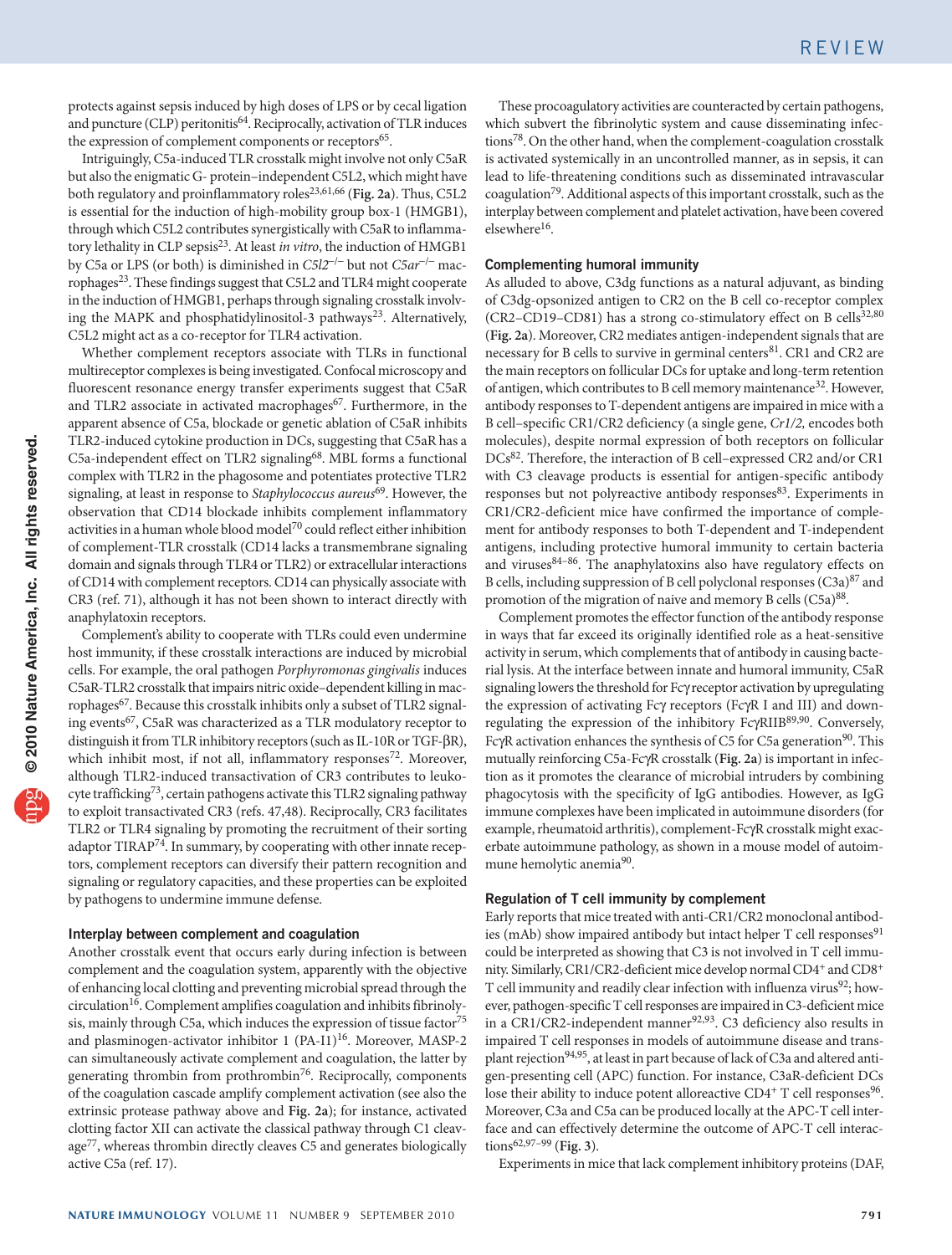CD59) highlight an important regulatory role for complement in the development of T cell immunity<sup>62,100,101</sup>. Interestingly, complement regulatory proteins exert both indirect (via APCs) and direct effects on T cells (**Fig. 2a**). For instance, DAF-deficient T cells show heightened cytokine responses and ligation of CD4+ T cells by CD59 downregulates their activation, whereas activation of CD46-ligated CD4+ T cells promotes their differentiation to a T regulatory 1 ( $T_R1$ ) phenotype<sup>62,100,102</sup>. Signaling in T cells mediated by CD46 and CD59 might contribute to the resolution of the immune response, thereby preventing immunopathology<sup>100,102</sup>. Conversely, bacterial or viral pathogens that can directly engage these complement regulators may undermine T cell immunity as a survival tactic62,103. For example, the M protein of *Streptococcus pyogenes* interacts with CD46 on human CD4<sup>+</sup> T cells to induce a  $T_R$ 1-like phenotype that suppresses bystander T cell activation $103$ .

Note that the effects of complement on helper T cell responses are influenced by tissue-specific microenvironmental conditions and timing variables. For instance, C5aR signaling protects the lungs against allergic asthma during the allergen-sensitization phase (C5a signaling at the DC–T cell interface leads to the induction of TGF-β and IL-10), whereas it drives a  $T_H$ 2-mediated eosinophil and mast cell destructive response once allergic inflammation is established<sup>104</sup>. Intriguingly, however, the protective role of C5aR signaling during the allergen-sensitization phase is countered by C3aR signaling<sup>105</sup>, which contributes to T<sub>H</sub>2-dependent airway hyper-reactivity  $^{106}\!.$  The emerging roles of IL-17 and the IL-17producing helper T (T<sub>H</sub>17) cells in asthma<sup>107</sup> and the ability of anaphylatoxins to regulate these responses in cooperation with TLRs68,108,109 suggest that complement's influence on this disease may be more complex than originally thought.

#### Impact of complement-TLR crosstalk on T cell responses

Recent work has focused on how complement-TLR crosstalk in macrophages and DCs regulates T cell immunity. The induction of C5aR (and, to a lesser extent, C3aR) signaling in TLR-activated macrophages selectively inhibits the transcription of genes that encode IL-12 family cytokines63,110,111(**Fig. 2a**). These cytokines (IL-12, IL-23 and IL-27) have an important role in the activation and differentiation of distinct subsets of T cells. For example, IL-12 (a p35-p40 heterodimer) induces the differentiation of the  $T_H1$  lineage from naive CD4<sup>+</sup> T cells, whereas IL-23 (p19-p40) drives the expansion of the T<sub>H</sub>17 subset<sup>112</sup>. IL-27 (p28-EBI3) regulates the  $T_H 1/T_H 17$  balance by limiting  $T_H 17$  development and favoring that of  $T_H1$  (ref. 112). These regulatory effects might be relevant to the attenuation of T cell-mediated inflammatory tissue damage (inhibition of  $T_H1$ -mediated pathology by C5aR-TLR4 crosstalk). However, the relevance of this crosstalk becomes evident in microbial immune evasion. Specifically, *Leishmania major*, a macrophage intracellular pathogen, seems to benefit from C5aR-induced inhibition of  $T_H1$  $immunity<sup>110</sup>$ .

Similar inhibition of TLR-induced IL-12 production is seen when other complement receptors (gC1qR, CD46 and CR3) are activated concomitantly with TLR4 or TLR2 in mouse macrophages or human monocytes113–115 (**Fig. 2a**). These crosstalk pathways are likewise exploited by several pathogens to suppress  $T_H1$  immunity and IL-12–IFN- $\gamma$ dependent clearance; these pathogens include hepatitis C virus, measles virus and *P. gingivalis,* which interact with gC1qR113, CD46 (ref 114) and CR3 (ref 116), respectively. However, when the same receptors are instead activated by their natural ligands, their crosstalk with TLR pathways can have important physiological roles. For instance, interactions between macrophage CR3 and iC3b-coated apoptotic cells inhibit IL-12, preventing unwarranted inflammation during apoptotic cell phagocytosis<sup>55,61</sup>. Moreover, binding of C1q by gC1qR may represent a homeostatic mechanism for regulating T cell immunity; if so, this role would be consistent with observations that C1q deficiency in humans and mice causes inflammatory autoimmune pathology<sup>117</sup>.

The crosstalk between complement and TLR that regulates IL-12 is dynamic and contextual, depending at least in part on the cell type involved. For example, activation of CD46 signaling in LPS-stimulated human DCs does not inhibit IL-12 production as it does in monocytes but rather promotes the expression of IL-12p35, IL-12-IL-23p40, and IL-23p19 (ref. 118). Moreover, in contrast to their effects on monocytes and macrophages, C5a and C3a do not inhibit TLR-induced IL-12 production in human or mouse DCs<sup>98,99,119</sup>. Instead, these anaphylatoxins promote IL-12 production in LPS-stimulated DCs and favor the development of  $T_H1$  responses, at least in a mouse model of allostimulation<sup>96,98,99</sup>. These effects reflect the ability of both anaphylatoxins to inhibit immunosuppressive cAMP-dependent protein kinase A signaling, thereby releasing inhibitory constraints in DCs<sup>98,99</sup>. By contrast, this pathway is not inhibited by the anaphylatoxins in macrophages or neutrophils<sup>67,79</sup>. The findings from the allostimulation model are consistent with observations that *C3ar<sup>-/−</sup>* and *C5ar<sup>-/−</sup>* mice fail to mount  $T_H1$  immune responses and succumb to *Toxoplasma gondii* infection<sup>97</sup>. C3a and C5a are probably generated locally by both partners at the DC–T cell interface, leading to functional co-stimulation and differentiation of naive CD4+ T cells to  $T_H1$  (refs. 96,97). Conversely, blockade or absence of C5aR in DCs prevents  $T_H$ 1 differentiation, leading instead to enhanced TGF-β, IL-6 and IL-23 responses that promote differentiation of T cells to CD25<sup>+</sup> Foxp3<sup>+</sup> regulatory T cells and  $T_H$ 17 cells *in vitro* and *in vivo*<sup>68</sup>.

In contrast to DCs, TLR-activated macrophages require intact C5aR signaling to promote the differentiation of  $CD4^+$  T cells into  $T_H17$  cells<sup>109</sup>. *In vivo*, this  $T_H$ 17-promoting crosstalk can induce experimental autoimmune encephalomyelitis or autoimmune arthritis and depends on synergistic induction of IL-6 by C5aR and several TLRs (TLR-2, -4 or -9)<sup>109,120</sup>. Thus, in the context of TLR crosstalk, complement could conceivably either promote or inhibit the development of  $T_H1$  or  $T_H17$  cells, depending on the type of APC involved. By acting through DCs, complement favors  $T_H1$  and inhibits  $T_H17$ , whereas by acting through macrophages, it favors  $T_H$ 17 and inhibits  $T_H$ 1 (Fig. 3). In general, complement can reduce the threshold for T cell polarization to either  $T_H1$  or  $T_H17$ , depending on other concomitant environmental stimuli. Indeed, *Daf1*−/− (but not *Daf1*−/−*C3ar*−/− or *Daf1*−/−*C5ar*−/−) T cells show considerably higher production of IFN-γ or IL-17 than wild-type controls in response to IL-12 or IL-23, respectively<sup>108</sup>. In summary, complement exerts profound and complex effects on the initiation, differentiation and replenishment of immune responses (through HSPC mobilization<sup>41</sup>; Supplementary Fig. **3**), necessitating a precise and contextual understanding of the signaling pathways involved.

## Complement-related diseases

Although complement's involvement in pathophysiology was historically defined by observations in patients with complement deficiencies or dysfunctions121,122, our knowledge has been boosted by improved animal models and genome-wide association studies (GWAS). The growing list of diseases that involve complement has fueled an interest in developing complement-targeted therapies<sup>123-125</sup>. Despite challenges such as the high plasma concentrations of targets and a prevalence of protein-protein interactions, the first complement-directed drugs, including recombinant C1-INH (various manufacturers) for the treatment of hereditary angioedema and a therapeutic C5 antibody (Soliris, Alexion) for paroxysmal nocturnal hemoglobulinuria, are already being marketed, with more candidates in clinical trials or preclinical development. Here we address some emerging aspects of complement in health and disease, while referring to specialized reviews for detailed coverage of its role in rheumatoid arthritis<sup>126</sup>, asthma<sup>127</sup> and other diseases<sup>128,129</sup>, or in complications aris-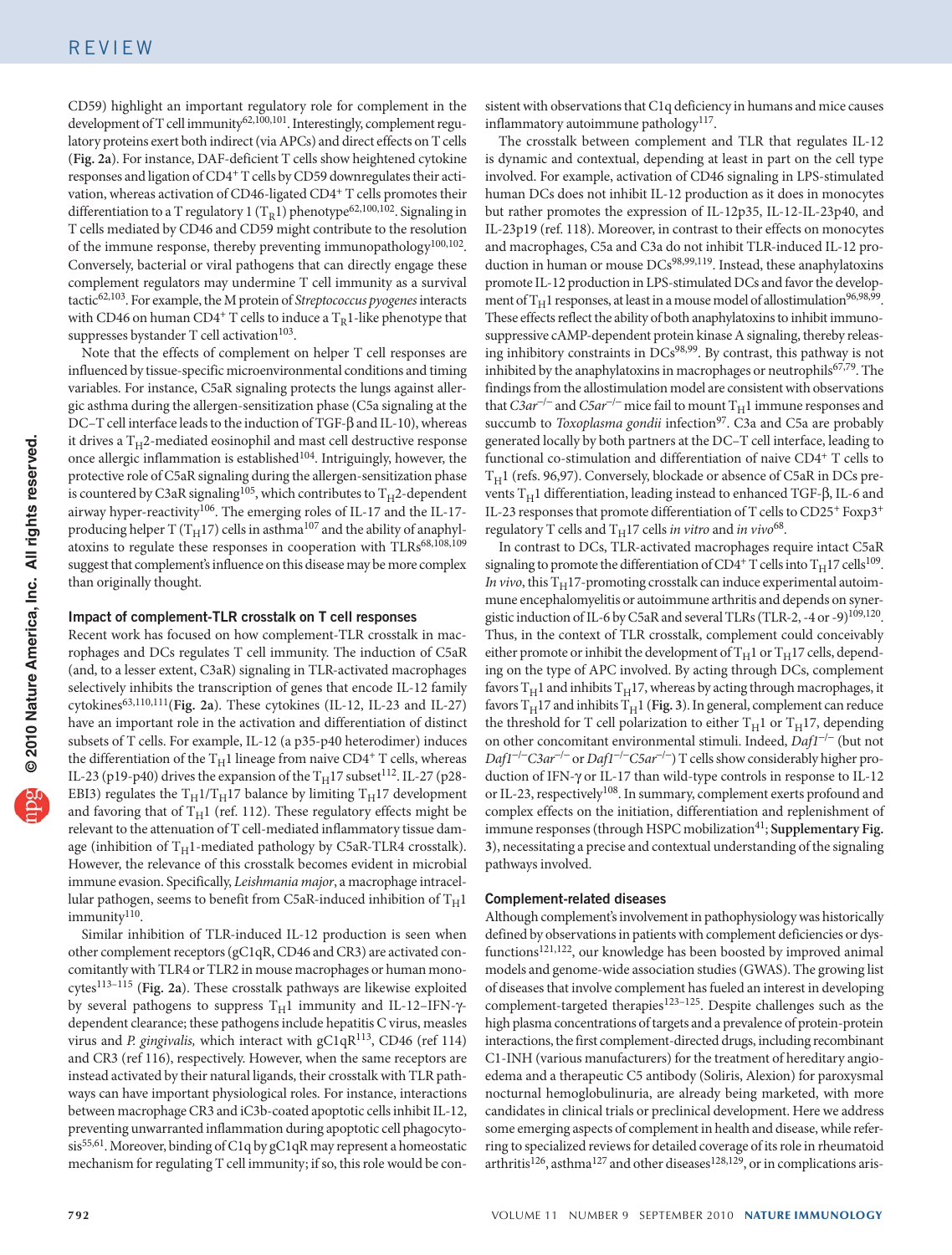ing from biomaterial-induced complement activation $130$  (such as during hemodialysis<sup>131</sup> or cardiopulmonary bypass surgery<sup>132</sup>).

## Inflammatory diseases

The accumulation and unsuccessful removal of cellular debris might contribute not only to autoimmune disorders such as systemic lupus erythematosus (often associated with C1q, C4 or C2 deficiencies) $50,122$ but also to various age-related and neurodegenerative diseases that have chronic inflammatory components. Age-related macular degeneration (AMD) has shown particularly strong ties to complement: this leading cause of blindness in elderly people of European descent has a complex etiology and produces geographic atrophy and neovascularization of the subretinal tissue that gradually leads to loss of central vision. After several complement components were detected in subretinal lipoprotein deposits (drusen)<sup>133,134</sup>, GWAS identified polymorphisms in the fH gene as major risk factors for AMD135–138. Meanwhile, additional polymorphisms and deletions that mostly affect the alternative pathway (including C3, fB and FHL-1) have been discovered, suggesting that disruption of the delicate balance between complement activation and regulation in the subretinal tissue might contribute to the progression of AMD. Although the pathogenesis of AMD is not fully understood, a slow but vicious cycle of tissue damage (for example, by oxidative stress), accumulation of debris, chronic complement activation and inflammation that perpetuates tissue damage seems to be at its heart<sup>134</sup>. Given the strong association between AMD and complement and the high prevalence of the disease, it is not surprising that considerable complement-targeted drug development efforts are being directed toward AMD. Complement inhibitors are among the few promising options for treating the early, dry form of AMD and potentially preventing vision loss<sup>139</sup>.

Excessive complement activation is also involved in two rare but severe kidney diseases that often culminate in end-stage renal failure. Both membranoproliferative glomerulonephritis type II (MPGN II; dense-deposit disease) and atypical hemolytic uremic syndrome (aHUS) progress aggressively and often manifest at a very young age. In both diseases, deficiencies and polymorphisms in components of the alternative pathway (including fH, C3, fB, fI and CD46) or autoantibodies that either neutralize regulators or stabilize the C3 convertase (nephritic factor) lead to excessive complement activation<sup>140,141</sup>. Plasma infusion or plasma exchange therapy and renal transplantation are currently used to treat aHUS and MPGN II, but clinical trials involving treatment of patients with aHUS using complement inhibitors such as Soliris are being conducted to identify better therapeutic options<sup>125,141</sup>.

There is also evidence that complement is involved in Alzheimer's disease, as both C1q and C3 recognize accumulating amyloid fibrils and induce persistent activation of complement. The release of anaphylatoxins might attract microglia and astrocytes that contribute to phagocytosis but can also be activated to release cytokines, proteases and reactive oxygen species (ROS), thereby contributing to inflammation and accelerating neuronal dysfunction<sup>142</sup>. Administration of a C5aR antagonist in a mouse model of Alzheimer's disease has substantially improved memory performance and reduced pathologic markers such as amyloid deposits<sup>143</sup>. Complement might also exert protective effects during the early stages of Alzheimer's disease; certain complement regulators are upregulated early in the disease, and opsonization with C1q may facilitate clearance of damaged neurons. However, with increasing damage to the brain, the deleterious effects of complement seem to prevail.

# Acute-phase disorders

In contrast to the diseases mentioned above, acute-phase disorders such as sepsis or ischemia-reperfusion injury trigger a more aggressive and distinctive complement response that can contribute to tissue damage. In sepsis, severe infection with microorganisms can trigger acute inflammatory reactions associated with a storm of cytokines and other mediators, producing hypotension, multi-organ failure and death; this overwhelming immune response causes organ damage long after the triggers have been cleared. Given complement's role in first-line defense against microbial intruders, complement activity that contributes to control of the infection is clearly beneficial in the early stages of sepsis. However, complement, and especially C5a, can contribute to organ damage in combination with the cytokine storm in the later stages of sepsis<sup>79,144</sup>. Thus, both the direct impact of C5a on immune cells and the induction of uncontrolled coagulation by C5a-mediated expression of tissue factor contribute to the devastating effects seen in sepsis (**Fig. 4a**). Therapeutic regimens that focus on early antimicrobial intervention and anti-inflammatory treatment during later stages therefore seem most appropriate, and inhibition of complement at the C3 level in a primate model of late-stage sepsis markedly improved organ preservation and other clinical parameters<sup>145</sup>.

Complement-associated tissue damage is also seen in ischemia-reperfusion injuries related to myocardial infarction and stroke, or induced during procedures such as vascular surgery or organ transplantation. Reperfusion of tissue following temporary occlusion of the blood supply triggers inflammatory and immune responses, including complement activation, that can lead to self-attack, in which the contribution of individual pathways seems to depend on the affected organ<sup>146</sup>. Complementmediated recognition of damaged cells further activates the cascade and enhances anaphylatoxin release, fueling inflammation and recruiting immune cells. The ensuing release of ROS and other signals generates a vicious cycle of damage and inflammation. Several complement-directed therapies have achieved only limited success in treating ischemia-reperfusion injury, especially in myocardial infarction, but recent insights into the role of complement have suggested promising therapeutic strategies<sup>146</sup>.

#### Immune connections to development and metabolism

There is growing evidence that, as in amphibians $147$ , complement contributes to the development and repair of mammalian tissue (in the resolution phase of inflammation). Both its role in the disposal of dead cells and the induction of growth factors that promote restoration of tissue homeostasis are considered important: C5a and C3a, for instance, induce expression of vascular endothelial growth factor, which is required for angiogenesis and tissue repair after injury<sup>60</sup>. The repair-promoting function of complement is apparent in liver regeneration; anaphylatoxininduced IL-6 and TNF prosurvival signaling promotes hepatocyte growth and proliferation148, which is severely impaired in *C3*−/−, *C3ar*−/− and *C5ar<sup>-/−</sup>* mice<sup>59</sup>. However, C5 and C5a have been implicated as profibrotic factors in liver, lung and renal fibrosis<sup>148-150</sup>, and a SNP in the gene for C5 is associated with liver fibrosis<sup>149</sup>. Therefore, as in immunity, the role of complement in tissue repair involves a complex and delicate process that can produce undesirable outcomes.

Complement-mediated remodeling of synaptic connections in the developing nervous system is similarly a two-edged sword. Immature astrocytes can induce the elimination of improper synaptic connections through recognition by C1q and induction of C3b- or iC3b-mediated phagocytosis<sup>142,151</sup> (Fig. 4b). The same process can be triggered by reactive astrocytes in the damaged or diseased brain, thereby contributing to the pathogenesis of neurological and neurodegenerative diseases. Complement has been linked not only to Alzheimer's disease (see above) but also to glaucoma<sup>152</sup>, Parkinson's disease<sup>153</sup>, multiple sclerosis<sup>154</sup> and schizophrenia<sup>155,156</sup>. Conversely, impaired complement activity early in development might be detrimental, given the surprising role for C3a-C3aR signaling in the control of neural crest migration during early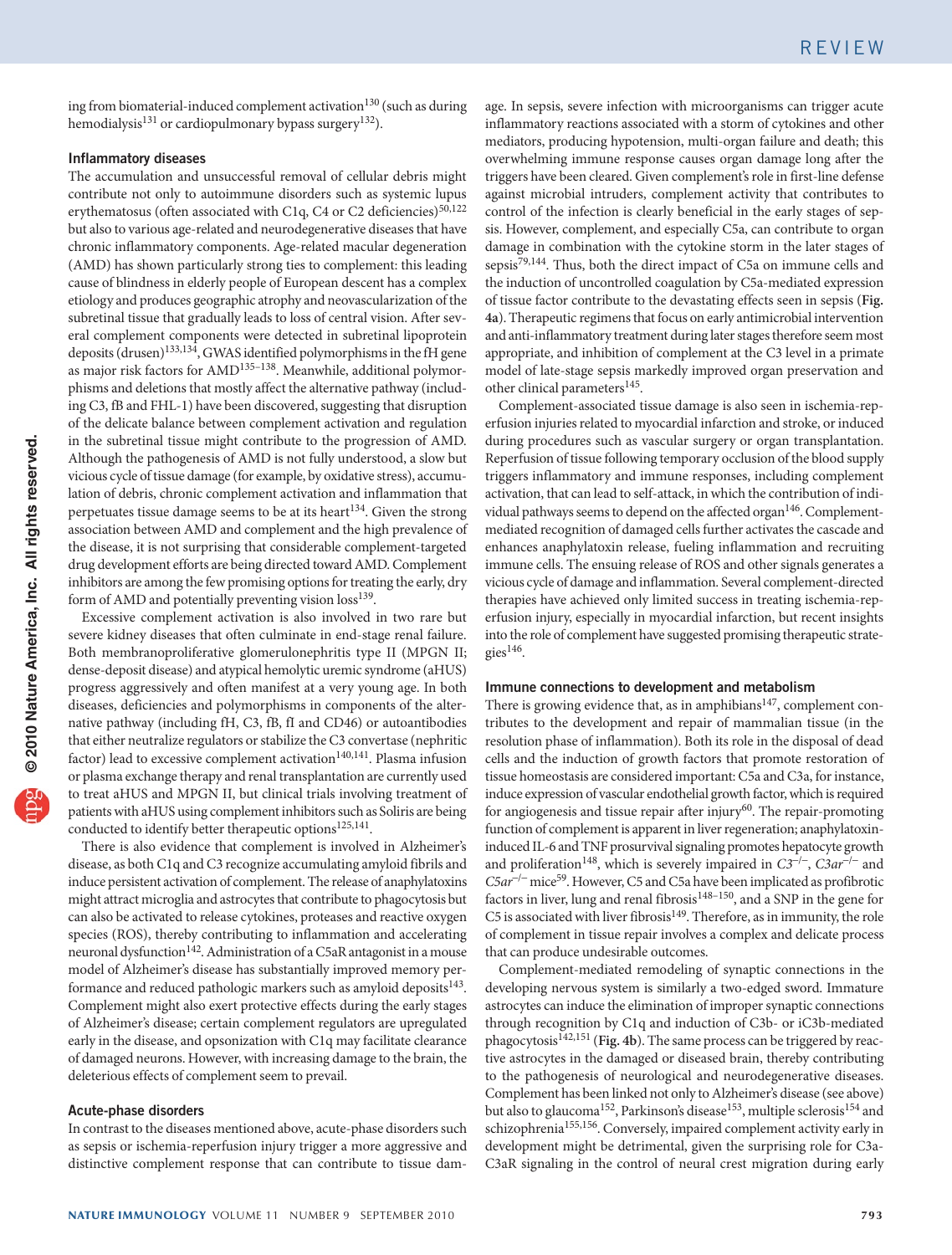Figure 4 Emerging roles of complement in health and disease. Besides the more 'classical' roles of complement in the elimination of microbial intruders and clearance of apoptotic debris (Fig. 1b,c), complement has important roles in cell homeostasis and disease. (a) In sepsis, high levels of infectious microorganisms in the blood cause excessive complement activation with release of C5a that contributes to devastating effects ranging from immune depletion (for example, by paralyzing neutrophils and inducing apoptosis in lymphocytes) to severe inflammation (by triggering a cytokine storm) and disseminated coagulation (partly by inducing TF), all of which may culminate in tissue damage, multi-organ failure and death. (b) Complement is also important in synaptogenesis, where it eliminates weak or immature synapses. An unknown signal derived from immature astrocytes promotes recognition by C1q, which leads to opsonization with C3b and iC3b and facilitates complement receptor (CR)-mediated phagocytosis by activated microglia. (c) Although the role of the C5L2 receptor in the immune response is unclear, it seems to be important for lipid metabolism. Adipocytes secrete C3, fB and fD, and this expression can be promoted by stimuli such as insulin or lipids, leading to a higher turnover



of the alternative pathway and generation of C3a, which is transformed into the C3a<sup>desArg</sup> fragment (ASP). This fragment can induce lipid clearance, glucose uptake and triglyceride (TG) synthesis in adipocytes through C5L2 signaling. (d) Complement is likely to have a dual role in cancer. It contributes to protection through direct activation of complement or as part of the complement-dependent cytotoxicity (CDC) of tumor-directed therapeutic antibodies. However, many tumors escape complement attack by expressing and secreting complement inhibitors that largely prevent amplification, TCC formation or complement-mediated phagocytosis. The generation of C5a in the tumor microenvironment can attract myeloid-derived suppressor cells (MDSC) and induce the generation of reactive oxygen and nitrogen species (ROS and RNS, respectively) through the C5a receptor (C5aR), which impairs the tumor-directed effect of T cells.

embryogenesis<sup>157</sup>. Complement, and specifically C3a, also has important regulatory effects on the differentiation and migration of neural progenitor cells<sup>158</sup>, thereby affecting neurogenesis.

Complement is also involved in prostaglandin synthesis in bone, which is considered important for the metabolism and physiological remodeling of bone159–161. In particular, sublytic signaling by C5b-9 or C5b-8 activates phospholipase A2, releases arachidonic acid and induces the synthesis of prostaglandin  $\mathrm{E}_2$  in synovial cells or macrophages  $^{160,162}$ . However, certain autoimmune and inflammatory diseases involve complement-associated and prostaglandin-dependent bone immunopathology<sup>124,126,163-165</sup>; both rheumatoid arthritis and periodontitis have been associated with a SNP in the gene for C5 that is linked to increased concentrations of C5 in the serum<sup>166,167</sup>. Although these findings do not necessarily indicate that the C5b-9 pathway is involved, it is striking that CD59 deficiency causes enhanced cartilage and bone erosion in animal models, whereas it is reversed by C6 deficiency<sup>168,169</sup>.

Although the immune and metabolic systems have evolved from common ancestors, functional links between these two central pillars of survival have only recently been drawn<sup>170</sup>. Metabolic surplus may trigger inflammatory pathways and mediators (termed metaflammation)<sup>170</sup>, which has been associated with obesity and type II diabetes<sup>171</sup>. The secretion of regulatory adipokines and crosstalk between adipocytes and macrophages are crucial in this context $43$ , and complement seems to be an important mediator of this process. Adipocytes are the main source of fD, and its mouse homolog, adipsin, is important for the differentiation of preadipocytes. Adipocytes also produce C3 and fB, and C3 is substantially increased after exposure to insulin or dietary lipid (**Fig. 4c**). C3 has been described as a strong marker of insulin resistance in an elderly population<sup>172</sup>. The local secretion of components of the alterna-

tive pathway triggers a higher turnover of C3 into C3b and C3a, which is readily processed to C3adesArg. Intriguingly, C3a<sup>desArg</sup> has been identified as the acylation-stimulating protein ASP, which has lipogenic activity and increases glucose uptake and triglyceride synthesis<sup>43</sup>. Whereas recent studies suggest that C5L2, which is expressed on adipocytes and preadipocytes, is involved in metabolic processes (**Fig. 4c**), it is unclear whether it interacts directly with C3adesArg (refs. 22,26,43). Importantly, *C3*−/<sup>−</sup> and *C5l2*−/− mice share a phenotype that is characterized by hypophagy, delayed lipid clearance and reduced triglyceride synthesis, and similar alterations in lipid metabolism were achieved after treatment of wild-type mice with neutralizing anti-ASP or anti-C5L2 mAbs. Anaphylatoxins may also have a direct effect on food intake regulation by the CNS; in mice, C3a promotes anorexia by influencing the prostaglandin  $E<sub>2</sub>$  pathway, whereas C5a stimulates food intake mediated by prostaglandin D and neuropeptide  $Y^{173}$ . Although additional studies are warranted, the effects of complement on food intake and lipid metabolism make it an interesting target for future basic and translational studies of metabolic diseases.

# Dual role in cancer

On the basis of its involvement in immune surveillance and microbial defense, complement has long been assumed to have an active and beneficial role in the fight against malignant cells. PRMs, opsonins and effectors have been found on the surface of various tumor cells, suggesting that complement is substantially activated in the tumor microenvironment (**Fig. 4d**). Furthermore, complement-dependent cytotoxicity synergizes with tumor-directed antibody therapy<sup>174</sup>. However, most persisting tumors express high amounts of membrane-bound complement regulators, mainly CD46, DAF and CD59, which prevent amplification and TCC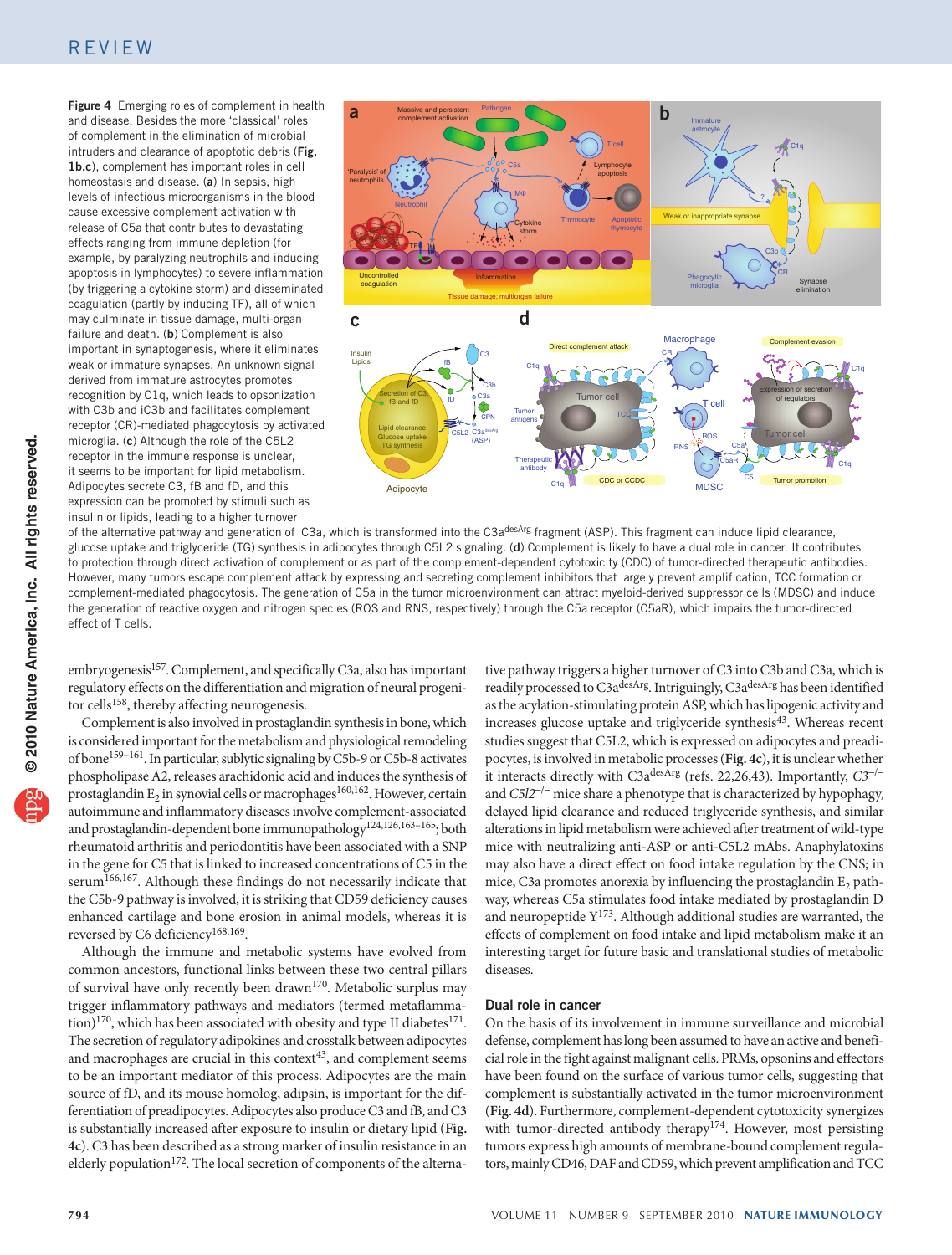formation (**Fig. 4d**). In addition, soluble regulators such as fH, FHL-1 and C4BP can be recruited to or secreted by tumors, thereby contributing to the tumors' complement evasion strategy174. Unexpectedly, the dogma that complement protects against tumors was further challenged when a recent study showed that classical pathway-induced generation of C5a in the tumor microenvironment leads to significant progression in tumor growth in a mouse model of cervical cancer<sup>175</sup>. This mechanism is mediated by the effects of C5a on two subpopulations of myeloid-derived suppressor cells (MDSCs) that represent immature monocytes and neutrophils175. In the cervical cancer model, C5a attracted neutrophil-like MDSCs to the tumor and induced the generation of ROS and reactive nitrogen species in monocyte-like MDSCs175 (**Fig. 4d**), which interfere with the responses of  $T$  cells against tumor antigens<sup>176</sup>. Treatment of tumor-bearing mice with a C5aR antagonist slowed tumor progression to a similar extent as the conventional drug paclitaxel<sup>175</sup>. These findings suggest that C5aR-directed therapy has potential for use in certain cancers with an inflammatory component.

## Conclusions and outlook

Our perspective on the human complement system has experienced a remarkable transformation during the course of a century. After the discovery of complement as a microbial defense system at the dawn of the 20th century, the following decades provided a wealth of information about its specific function in infection and immunity. The turn of the current century seems to be similarly significant, as we now begin to envision complement as a global mediator in immune surveillance, cell homeostasis and tissue development and repair (**Fig. 3**), and we eagerly await even deeper insights into these and other roles. Ongoing improvements in animal models, systems biology, GWAS, molecular and cellular techniques and clinical diagnostics will direct the field into new endeavors. At the same time, our deepening understanding of complement's involvement in various diseases is likely to yield promising treatment options. Complement has truly come out of hiding and shown fascinating connections we had never before imagined, and these hidden connections might indeed be stronger than the original, obvious ones.

#### **ACKNOWLEDGMENTS**

The scope of research into complement over the past decade makes it impossible to cover every important aspect; we have had to focus on certain areas, and we acknowledge the research that we could not mention specifically. We thank D. McClellan for editorial assistance and A. Tenner for comments. Supported by US Public Health Service grants CA112162, AI68730, AI30040, AI72106, EB3968, GM62134 (to J.D.L.), and DE015254 and DE018292 (to G.H.).

#### **COMPETING FINANCIAL INTERESTS**

The authors declare no competing financial interests.

Published online at http://www.nature.com/natureimmunology/.

Reprints and permissions information is available online at http://npg.nature.com/ reprintsandpermissions/.

- 1. Sunyer, J.O., Zarkadis, I.K. & Lambris, J.D. Complement diversity: a mechanism for generating immune diversity? *Immunol. Today* **19**, 519–523 (1998).
- 2. Gaboriaud, C. *et al.* Structure and activation of the C1 complex of complement: unraveling the puzzle. *Trends Immunol.* **25**, 368–373 (2004).
- 3. Wallis, R., Mitchell, D.A., Schmid, R., Schwaeble, W.J. & Keeble, A.H. Paths reunited: Initiation of the classical and lectin pathways of complement activation. *Immunobiology* **215**, 1–11 (2010).
- 4. Chen, C.B. & Wallis, R. Two mechanisms for mannose-binding protein modulation of the activity of its associated serine proteases. *J. Biol. Chem.* **279**, 26058–26065 (2004).
- 5. Dobó, J. *et al.* MASP-1, a promiscuous complement protease: structure of its catalytic region reveals the basis of its broad specificity. *J. Immunol.* **183**, 1207–1214 (2009).
- 6. Rawal, N., Rajagopalan, R. & Salvi, V.P. Activation of complement component C5: comparison of C5 convertases of the lectin pathway and the classical pathway of complement. *J. Biol. Chem.* **283**, 7853–7863 (2008).
- 7. Bexborn, F., Andersson, P.O., Chen, H., Nilsson, B. & Ekdahl, K.N. The tick-over theory revisited: formation and regulation of the soluble alternative complement C3 convertase (C3(H2O)Bb). *Mol. Immunol.* **45**, 2370–2379 (2008).
- 8. Pangburn, M.K., Schreiber, R.D. & Muller-Eberhard, H.J. Formation of the initial C3 convertase of the alternative complement pathway. Acquisition of C3b-like activities by spontaneous hydrolysis of the putative thioester in native C3. *J. Exp. Med.* **154**, 856–867 (1981).
- 9. Pangburn, M.K., Ferreira, V.P. & Cortes, C. Discrimination between host and pathogens by the complement system. *Vaccine* **26** Suppl 8, I15–I21 (2008).
- 10. Sahu, A., Kozel, T.R. & Pangburn, M.K. Specificity of the thioester-containing reactive site of human C3 and its significance to complement activation. *Biochem. J.* **302**, 429–436 (1994).
- 11. Spitzer, D., Mitchell, L.M., Atkinson, J.P. & Hourcade, D.E. Properdin can initiate complement activation by binding specific target surfaces and providing a platform for de novo convertase assembly. *J. Immunol.* **179**, 2600–2608 (2007).
- 12. Fearon, D.T. & Austen, K.F. Properdin: binding to C3b and stabilization of the C3bdependent C3 convertase. *J. Exp. Med.* **142**, 856–863 (1975).
- 13. Harboe, M. & Mollnes, T.E. The alternative complement pathway revisited. *J. Cell. Mol. Med.* **12**, 1074–1084 (2008).
- 14. Lutz, H.U. & Jelezarova, E. Complement amplification revisited. *Mol. Immunol.* **43**, 2–12 (2006).
- 15. Müller-Eberhard, H.J. The killer molecule of complement. *J. Invest. Dermatol.* **85**, 47s–52s (1985).
- 16. Markiewski, M.M., Nilsson, B., Ekdahl, K.N., Mollnes, T.E. & Lambris, J.D. Complement and coagulation: strangers or partners in crime? *Trends Immunol.* **28**, 184–192 (2007).
- 17. Huber-Lang, M. *et al.* Generation of C5a in the absence of C3: a new complement activation pathway. *Nat. Med.* **12**, 682–687 (2006).
- 18. Selander, B. *et al.* Mannan-binding lectin activates C3 and the alternative complement pathway without involvement of C2. *J. Clin. Invest.* **116**, 1425–1434 (2006).
- 19. Atkinson, J.P. & Frank, M.M. Bypassing complement: evolutionary lessons and future implications. *J. Clin. Invest.* **116**, 1215–1218 (2006).
- 20. Lambris, J.D., Ricklin, D. & Geisbrecht, B.V. Complement evasion by human pathogens. *Nat. Rev. Microbiol.* **6**, 132–142 (2008).
- 21. Cole, D.S. & Morgan, B.P. Beyond lysis: how complement influences cell fate. *Clin. Sci. (Lond.)* **104**, 455–466 (2003).
- 22. Ward, P.A. Functions of C5a receptors. *J. Mol. Med.* **87**, 375–378 (2009).
- 23. Rittirsch, D. *et al.* Functional roles for C5a receptors in sepsis. *Nat. Med.* **14**, 551– 557 (2008).
- 24. Bamberg, C.E. *et al.* The C5a receptor (C5aR) C5L2 is a modulator of C5aR-mediated signal transduction. *J. Biol. Chem.* **285**, 7633–7644 (2010).
- 25. Scola, A.M. *et al.* The role of the N-terminal domain of the complement fragment receptor C5L2 in ligand binding. *J. Biol. Chem.* **282**, 3664–3671 (2007).
- 26. Klos, A. *et al.* The role of the anaphylatoxins in health and disease. *Mol. Immunol.* **46**, 2753–2766 (2009).
- 27. Haas, P.J. & van Strijp, J. Anaphylatoxins: their role in bacterial infection and inflammation. *Immunol. Res.* **37**, 161–175 (2007).
- 28. van Lookeren Campagne, M., Wiesmann, C. & Brown, E.J. Macrophage complement receptors and pathogen clearance. *Cell. Microbiol.* **9**, 2095–2102 (2007).
- 29. Krych-Goldberg, M. & Atkinson, J.P. Structure-function relationships of complement receptor type 1. *Immunol. Rev.* **180**, 112–122 (2001).
- 30. Helmy, K.Y. *et al.* CRIg: a macrophage complement receptor required for phagocytosis of circulating pathogens. *Cell* **124**, 915–927 (2006).
- 31. He, J.Q., Wiesmann, C. & van Lookeren Campagne, M. A role of macrophage complement receptor CRIg in immune clearance and inflammation. *Mol. Immunol.* **45**, 4041–4047 (2008).
- 32. Roozendaal, R. & Carroll, M.C. Complement receptors CD21 and CD35 in humoral immunity. *Immunol. Rev.* **219**, 157–166 (2007).
- 33. Carroll, M.C. Complement and humoral immunity. *Vaccine* **26** Suppl. 8, I28–I33 (2008).
- 34. Ogden, C.A. *et al.* C1q and mannose binding lectin engagement of cell surface calreticulin and CD91 initiates macropinocytosis and uptake of apoptotic cells. *J. Exp. Med.* **194**, 781–795 (2001).
- 35. Tarr, J. & Eggleton, P. Immune function of C1q and its modulators CD91 and CD93. *Crit. Rev. Immunol.* **25**, 305–330 (2005).
- 36. Lillis, A.P. *et al.* Murine low-density lipoprotein receptor-related protein 1 (LRP) is required for phagocytosis of targets bearing LRP ligands but is not required for C1qtriggered enhancement of phagocytosis. *J. Immunol.* **181**, 364–373 (2008).
- 37. Norsworthy, P.J. *et al.* Murine CD93 (C1qRp) contributes to the removal of apoptotic cells in vivo but is not required for C1q-mediated enhancement of phagocytosis. *J. Immunol.* **172**, 3406–3414 (2004).
- 38. Zipfel, P.F. & Skerka, C. Complement regulators and inhibitory proteins. *Nat. Rev. Immunol.* **9**, 729–740 (2009).
- 39. Inal, J.M. *et al.* Complement C2 receptor inhibitor trispanning: a novel human complement inhibitory receptor. *J. Immunol.* **174**, 356–366 (2005).
- 40. Kim, D.D. & Song, W.C. Membrane complement regulatory proteins. *Clin. Immunol.* **118**, 127–136 (2006).
- 41. Jalili, A. *et al.* Fifth complement cascade protein (C5) cleavage fragments disrupt the SDF-1/CXCR4 axis: Further evidence that innate immunity orchestrates the mobilization of hematopoietic stem/progenitor cells. *Exp. Hematol.* **38**, 321–332 (2010).
- 42. Ratajczak, M.Z., Reca, R., Wysoczynski, M., Yan, J. & Ratajczak, J. Modulation of the SDF-1-CXCR4 axis by the third complement component (C3)—implications for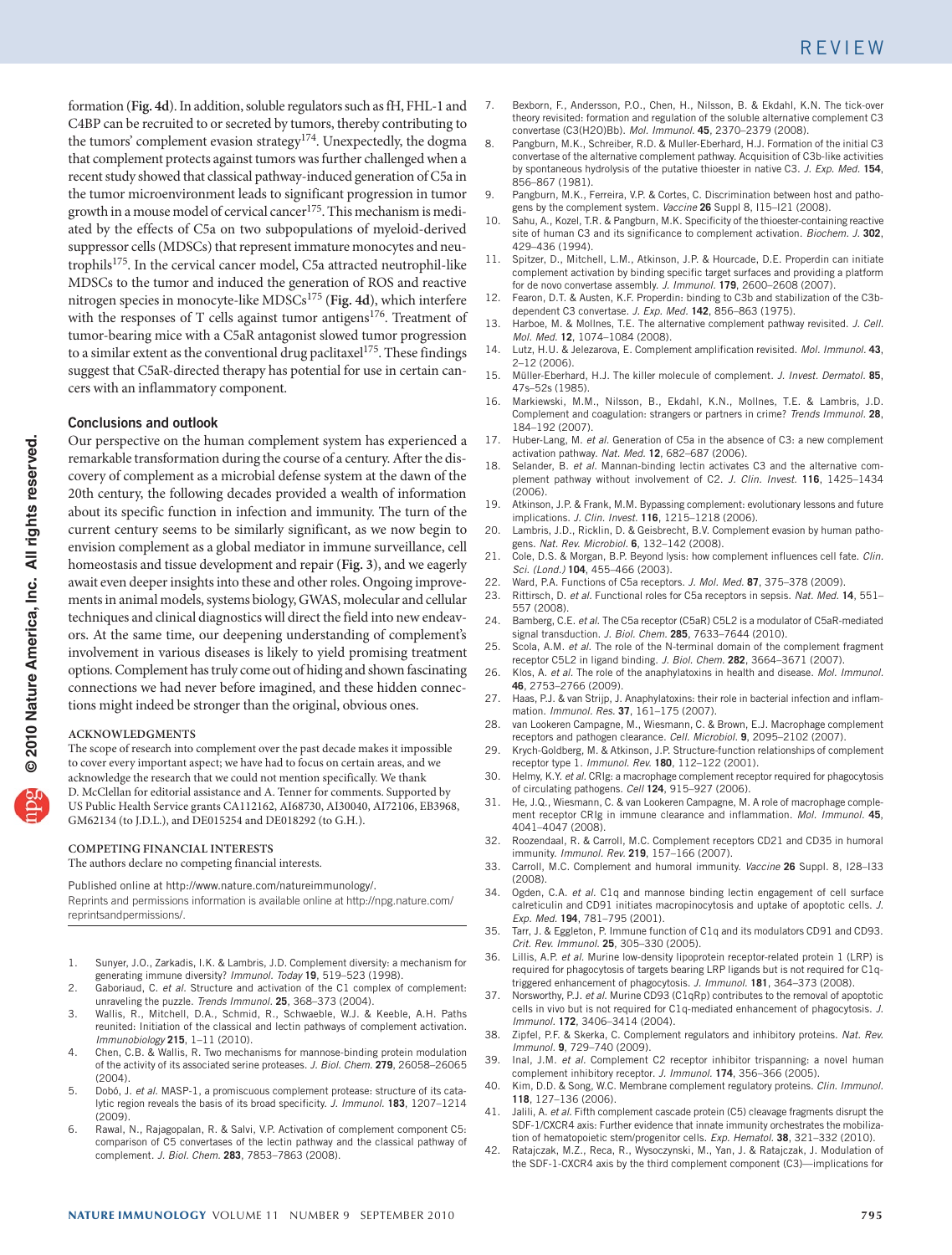trafficking of CXCR4+ stem cells. *Exp. Hematol.* **34**, 986–995 (2006).

- 43. MacLaren, R., Cui, W. & Cianflone, K. Adipokines and the immune system: an adipocentric view. *Adv. Exp. Med. Biol.* **632**, 1–21 (2008).
- 44. Sahu, A. & Lambris, J.D. Structure and biology of complement protein C3, a connecting link between innate and acquired immunity. *Immunol. Rev.* **180**, 35–48 (2001).
- 45. Rooijakkers, S.H. *et al.* Structural and functional implications of the alternative complement pathway C3 convertase stabilized by a staphylococcal inhibitor. *Nat. Immunol.* **10**, 721–727 (2009).
- 46. Wu, J. *et al.* Structure of complement fragment C3b-factor H and implications for host protection by complement regulators. *Nat. Immunol.* **10**, 728–733 (2009).
- 47. Oliva, C., Turnbough, C.L. Jr. & Kearney, J.F. CD14-Mac-1 interactions in *Bacillus anthracis* spore internalization by macrophages. *Proc. Natl. Acad. Sci. USA* **106**, 13957–13962 (2009).
- 48. Wang, M. *et al.* Fimbrial proteins of *Porphyromonas gingivalis* mediate in vivo virulence and exploit TLR2 and complement receptor 3 to persist in macrophages. *J. Immunol.* **179**, 2349–2358 (2007).
- 49. Flierman, R. & Daha, M.R. The clearance of apoptotic cells by complement. *Immunobiology* **212**, 363–370 (2007).
- 50. Trouw, L.A., Blom, A.M. & Gasque, P. Role of complement and complement regulators in the removal of apoptotic cells. *Mol. Immunol.* **45**, 1199–1207 (2008).
- 51. Cole, D.S., Hughes, T.R., Gasque, P. & Morgan, B.P. Complement regulator loss on apoptotic neuronal cells causes increased complement activation and promotes both phagocytosis and cell lysis. *Mol. Immunol.* **43**, 1953–1964 (2006).
- 52. Gullstrand, B., Martensson, U., Sturfelt, G., Bengtsson, A.A. & Truedsson, L. Complement classical pathway components are all important in clearance of apoptotic and secondary necrotic cells. *Clin. Exp. Immunol.* **156**, 303–311 (2009).
- 53. Gershov, D., Kim, S., Brot, N. & Elkon, K.B. C-reactive protein binds to apoptotic cells, protects the cells from assembly of the terminal complement components, and sustains an antiinflammatory innate immune response: implications for systemic autoimmunity. *J. Exp. Med.* **192**, 1353–1364 (2000).
- 54. Lowell, C.A. Rewiring phagocytic signal transduction. *Immunity* **24**, 243–245 (2006).
- 55. Kim, S., Elkon, K.B. & Ma, X. Transcriptional suppression of interleukin-12 gene expression following phagocytosis of apoptotic cells. *Immunity* **21**, 643–653 (2004).
- 56. Mevorach, D., Mascarenhas, J.O., Gershov, D. & Elkon, K.B. Complement-dependent clearance of apoptotic cells by human macrophages. *J. Exp. Med.* **188**, 2313–2320 (1998).
- 57. Morelli, A.E. *et al.* Internalization of circulating apoptotic cells by splenic marginal zone dendritic cells: dependence on complement receptors and effect on cytokine production. *Blood* **101**, 611–620 (2003).
- 58. Verbovetski, I. *et al.* Opsonization of apoptotic cells by autologous iC3b facilitates clearance by immature dendritic cells, down-regulates DR and CD86, and up-regulates CC chemokine receptor 7. *J. Exp. Med.* **196**, 1553–1561 (2002).
- 59. Markiewski, M.M. *et al.* The regulation of liver cell survival by complement. *J. Immunol.* **182**, 5412–5418 (2009).
- 60. Nozaki, M. *et al.* Drusen complement components C3a and C5a promote choroidal neovascularization. *Proc. Natl. Acad. Sci. USA* **103**, 2328–2333 (2006).
- Hajishengallis, G. & Lambris, J.D. Crosstalk pathways between Toll-like receptors and the complement system. *Trends Immunol.* **31**, 154–163 (2010).
- 62. Dunkelberger, J.R. & Song, W.C. Complement and its role in innate and adaptive immune responses. *Cell Res.* **20**, 34–50 (2010).
- 63. Zhang, X. *et al.* Regulation of Toll-like receptor-mediated inflammatory response by complement in vivo. *Blood* **110**, 228–236 (2007).
- 64. Guo, R.F., Riedemann, N.C. & Ward, P.A. Role of C5a-C5aR interaction in sepsis. *Shock* **21**, 1–7 (2004).
- 65. Kaczorowski, D.J. *et al.* Pivotal Advance: The pattern recognition receptor ligands lipopolysaccharide and polyinosine-polycytidylic acid stimulate factor B synthesis by the macrophage through distinct but overlapping mechanisms. *J. Leukoc. Biol.* published online, doi: 10.1189/jlb.0809588 (22 April 2010).
- 66. Chen, N.J. *et al.* C5L2 is critical for the biological activities of the anaphylatoxins C5a and C3a. *Nature* **446**, 203–207 (2007).
- 67. Wang, M. *et al.* Microbial hijacking of complement-Toll-like receptor crosstalk. *Sci. Signal.* **3**, ra11 (2010).
- 68. Weaver, D.J. Jr. *et al.* C5a receptor-deficient dendritic cells promote induction of Treg and Th17 cells. *Eur. J. Immunol.* **40**, 710–721 (2010).
- 69. Ip, W.K.E., Takahashi, K., Moore, K.J., Stuart, L.M. & Ezekowitz, R.A.B. Mannosebinding lectin enhances Toll-like receptors 2 and 6 signaling from the phagosome. *J. Exp. Med.* **205**, 169–181 (2008).
- 70. Lappegård, K.T. *et al.* Human genetic deficiencies reveal the roles of complement in the inflammatory network: lessons from nature. *Proc. Natl. Acad. Sci. USA* **106**, 15861–15866 (2009).
- 71. Zarewych, D.M., Kindzelskii, A.L., Todd, R.F. & Petty, H.R. LPS induces CD14 association with complement receptor 3, which is reversed by neutrophil adhesion. *J. Immunol.* **156**, 430–433 (1996).
- 72. Kagan, J.C. "Complementing" toll signaling. *Sci. Signal.* **3**, pe15 (2010).
- 73. Harokopakis, E., Albzreh, M.H., Martin, M.H. & Hajishengallis, G. TLR2 transmodulates monocyte adhesion and transmigration via Rac1- and PI3K-mediated insideout signaling in response to *Porphyromonas gingivalis* fimbriae. *J. Immunol.* **176**, 7645–7656 (2006).
- 74. Kagan, J.C. & Medzhitov, R. Phosphoinositide-mediated adaptor recruitment controls Toll-like receptor signaling. *Cell* **125**, 943–955 (2006).
- 75. Ritis, K. *et al.* A novel C5a receptor-tissue factor cross-talk in neutrophils

links innate immunity to coagulation pathways. *J. Immunol.* **177**, 4794–4802 (2006).

- 76. Krarup, A., Wallis, R., Presanis, J.S., Gal, P. & Sim, R.B. Simultaneous activation of complement and coagulation by MBL-associated serine protease 2. *PLoS ONE* **2**, e623 (2007).
- 77. Ghebrehiwet, B., Silverberg, M. & Kaplan, A.P. Activation of the classical pathway of complement by Hageman factor fragment. *J. Exp. Med.* **153**, 665–676 (1981).
- 78. Bergmann, S. & Hammerschmidt, S. Fibrinolysis and host response in bacterial infections. *Thromb. Haemost.* **98**, 512–520 (2007).
- 79. Ward, P.A. The dark side of C5a in sepsis. *Nat. Rev. Immunol.* **4**, 133–142 (2004).
- 80. Dempsey, P.W., Allison, M.E., Akkaraju, S., Goodnow, C.C. & Fearon, D.T. C3d of complement as a molecular adjuvant: bridging innate and acquired immunity. *Science* **271**, 348–350 (1996).
- 81. Fischer, M.B. *et al.* Dependence of germinal center B cells on expression of CD21/ CD35 for survival. *Science* **280**, 582–585 (1998).
- 82. Croix, D.A. *et al.* Antibody response to a T-dependent antigen requires B cell expression of complement receptors. *J. Exp. Med.* **183**, 1857–1864 (1996).
- 83. Thornton, B.P., Vetvicka, V. & Ross, G.D. Function of C3 in a humoral response: iC3b/ C3dg bound to an immune complex generated with natural antibody and a primary antigen promotes antigen uptake and the expression of co-stimulatory molecules by all B cells, but only stimulates immunoglobulin synthesis by antigen-specific B cells. *Clin. Exp. Immunol.* **104**, 531–537 (1996).
- 84. Guinamard, R., Okigaki, M., Schlessinger, J. & Ravetch, J.V. Absence of marginal zone B cells in Pyk-2-deficient mice defines their role in the humoral response. *Nat. Immunol.* **1**, 31–36 (2000).
- Haas, K.M. *et al.* Complement receptors CD21/35 link innate and protective immunity during Streptococcus pneumoniae infection by regulating IgG3 antibody responses. *Immunity* **17**, 713–723 (2002).
- 86. Da Costa, X.J. *et al.* Humoral response to herpes simplex virus is complementdependent. *Proc. Natl. Acad. Sci. USA* **96**, 12708–12712 (1999).
- 87. Fischer, W.H. & Hugli, T.E. Regulation of B cell functions by C3a and C3a<sup>desArg</sup>. suppression of TNF-α, IL-6, and the polyclonal immune response. *J. Immunol.* **159**, 4279–4286 (1997).
- 88. Ottonello, L. *et al.* rC5a directs the in vitro migration of human memory and naive tonsillar B lymphocytes: implications for B cell trafficking in secondary lymphoid tissues. *J. Immunol.* **162**, 6510–6517 (1999).
- 89. Shushakova, N. *et al.* C5a anaphylatoxin is a major regulator of activating versus inhibitory FcγRs in immune complex-induced lung disease. *J. Clin. Invest.* **110**, 1823–1830 (2002).
- 90. Kumar, V. *et al.* Cell-derived anaphylatoxins as key mediators of antibody-dependent type II autoimmunity in mice. *J. Clin. Invest.* **116**, 512–520 (2006).
- 91. Gustavsson, S., Kinoshita, T. & Heyman, B. Antibodies to murine complement receptor 1 and 2 can inhibit the antibody response in vivo without inhibiting T helper cell induction. *J. Immunol.* **154**, 6524–6528 (1995).
- 92. Kopf, M., Abel, B., Gallimore, A., Carroll, M. & Bachmann, M.F. Complement component C3 promotes T-cell priming and lung migration to control acute influenza virus infection. *Nat. Med.* **8**, 373–378 (2002).
- 93. Nakayama, Y. *et al.* C3 promotes expansion of CD8+ and CD4+ T cells in a *Listeria monocytogenes* infection. *J. Immunol.* **183**, 2921–2931 (2009).
- 94. Kaya, Z. *et al.* Contribution of the innate immune system to autoimmune myocarditis: a role for complement. *Nat. Immunol.* **2**, 739–745 (2001).
- 95. Marsh, J.E. *et al.* The allogeneic T and B cell response is strongly dependent on complement components C3 and C4. *Transplantation* **72**, 1310–1318 (2001).
- 96. Sacks, S.H. Complement fragments C3a and C5a: The salt and pepper of the immune response. *Eur. J. Immunol.* **40**, 668–670 (2010).
- 97. Strainic, M.G. *et al.* Locally produced complement fragments C5a and C3a provide both costimulatory and survival signals to naive CD4+ T cells. *Immunity* **28**, 425–435 (2008).
- 98. Li, K. *et al.* Cyclic AMP plays a critical role in C3a-receptor-mediated regulation of dendritic cells in antigen uptake and T-cell stimulation. *Blood* **112**, 5084–5094 (2008).
- 99. Peng, Q. *et al.* Dendritic cell function in allostimulation is modulated by C5aR signaling. *J. Immunol.* **183**, 6058–6068 (2009).
- 100. Longhi, M.P., Harris, C.L., Morgan, B.P. & Gallimore, A. Holding T cells in check—a new role for complement regulators? *Trends Immunol.* **27**, 102–108 (2006).
- 101. Wagner, C. *et al.* The complement receptor 1, CR1 (CD35), mediates inhibitory signals in human T-lymphocytes. *Mol. Immunol.* **43**, 643–651 (2006).
- 102. Le Friec, G. & Kemper, C. Complement: coming full circle. *Arch. Immunol. Ther. Exp. (Warsz.)* **57**, 393–407 (2009).
- 103. Price, J.D. *et al.* Induction of a regulatory phenotype in human CD4+ T cells by streptococcal M protein. *J. Immunol.* **175**, 677–684 (2005).
- 104. Köhl, J. *et al.* A regulatory role for the C5a anaphylatoxin in type 2 immunity in asthma. *J. Clin. Invest.* **116**, 783–796 (2006).
- 105. Zhang, X. *et al.* A protective role for C5a in the development of allergic asthma associated with altered levels of B7–H1 and B7-DC on plasmacytoid dendritic cells. *J. Immunol.* **182**, 5123–5130 (2009).
- 106. Drouin, S.M., Corry, D.B., Hollman, T.J., Kildsgaard, J. & Wetsel, R.A. Absence of the complement anaphylatoxin C3a receptor suppresses Th2 effector functions in a murine model of pulmonary allergy. *J. Immunol.* **169**, 5926–5933 (2002).
- 107. Finkelman, F.D., Hogan, S.P., Hershey, G.K., Rothenberg, M.E. & Wills-Karp, M. Importance of cytokines in murine allergic airway disease and human asthma. *J. Immunol.* **184**, 1663–1674 (2010).
- 108. Liu, J. *et al.* IFN-γ and IL-17 production in experimental autoimmune encephalo-